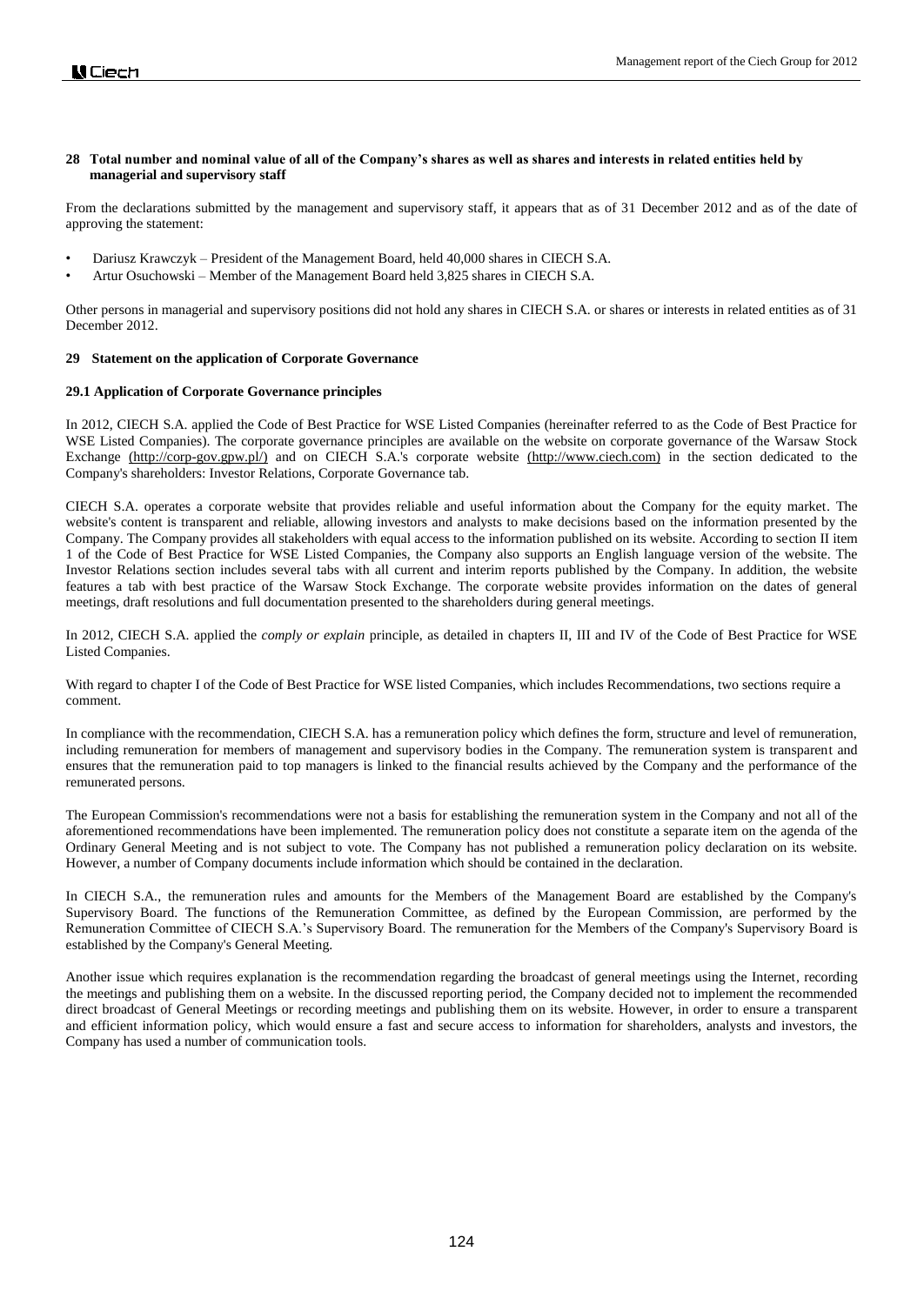### **29.2 Internal audit and risk management systems in the process of preparing financial statements and consolidated financial statements**

The Management Board of CIECH S.A. is responsible for the internal audit system in the Company and its effectiveness in the process of preparing financial statements and interim reports, which are prepared and published in accordance with the principles laid down by the Ordinance of the Minister of Finance of 19 February 2009 regarding current and interim information submitted by the issuers of securities, and the conditions of recognising as equivalent the information required under the laws of a non-member state. The Company's effective system of internal audit and risk management in the financial reporting process operates based on the following:

- preparing procedures defining the principles and responsibility for compiling financial statements, including the responsibility for quality assurance,
- determining the scope of reporting based on the applicable International Accounting Standards (IAS) and International Financial Reporting Standards (IFRS) to be applied in the European Union as well as the related interpretations published in the form of Regulations of the European Commission,
- developing, implementing and supervising the application of consistent accounting principles in the Ciech Group's companies,
- semi-annual and annual audits of the published financial statements of CIECH S.A. and of the Capital Group by an independent auditor,
- financial statements authorisation prior to publication.

A Member of the Management Board responsible for financial matters supervises the process of preparing the company's financial statements and interim reports. The Finance Division, directly reporting to a Member of the Management Board of CIECH S.A., is responsible for organising work related to preparing the financial statements. The uniformity of the standards applied by the Group is ensured by the application of uniform accounting principles of the Ciech Group and uniform consolidation principles according to IAS/IFRS by all companies.

The scope of disclosures in interim reports results from the Company's accounting books and additional information submitted by particular organisational units of CIECH S.A. The Capital Group's companies deliver the required data in the form of reporting packages in order to prepare the Group's consolidated financial statement. The scope of disclosures within the Capital Group is defined and results from the disclosure obligations imposed by IAS/IFRS. Current IAS/IFRS monitoring is conducted to determine the need to update the scope of reporting.

Pursuant to the applicable laws, the Company's financial statements are reviewed and audited by an independent statutory auditor.

A statutory auditor is appointed by the Supervisory Board from a group of reputable auditing companies, ensuring high standards of service and the required independence. Agreements for auditing financial statements by a statutory auditor are concluded every year with an auditor appointed by the Supervisory Board. The Audit Committee, which is appointed as part of the Supervisory Board, supervises the financial reporting process, collaborates with an independent auditor and recommends an auditor to the Supervisory Board.

The Company operates financial statements authorisation procedures. Reports for Q1, 2, 3 and Q4 are not subject to auditing, these are approved by the Management Board before publication. Semi-annual and annual interim reports reviewed or audited by an auditor are submitted to the Supervisory Board and the Company's Shareholders. Annual statements approved by the Management Board, after obtaining the opinion of the Audit Committee and their evaluation by the Supervisory Board, are approved by the General Shareholders' Meeting.

Prior to the publication of the annual or semi-annual financial statements, the conclusions from the financial statements' audit are presented to the Audit Committee. The representatives of the Audit Committee analyse the audit's and the review's results during closed sessions held with the Company's auditor. In addition, a statutory auditor presents a Letter to the Management Board, containing recommendations for the Management Boards of the Group's companies, based on the results of the audit or review of a financial statement for a given year. The auditor's recommendations are discussed by the Audit Committee and the managerial staff of the Finance and Accounting Division with the aim of implementation.

The financial data forming the basis for the financial statements and interim reports originate from an accounting and financial system where all transactions are registered in accordance with the Company's accounting policy (approved by the Management Board), based on the International Accounting Standards. CIECH S.A.'s accounting books are kept in an integrated ERP IT system. The modular structure of the system ensures a clear assignment of responsibilities, consistency of accounting entries and consistency between the general ledger and the sub-ledgers. The properties of the system allow for its ongoing adjustment to the changing accounting principles and other legal regulations. The system contains a complete technical and functional documentation, which, pursuant to Article 10 of the Accounting Act of 29 September 1994, is periodically revised.

The access to information contained in the IT system is restricted to authorised employees only. The employees can only access those system areas in which they work. Access control is implemented at every stage, from entering source data, through data processing, to generating output information.

The efficiency of the applied procedures for audit and risk management in the process of preparing financial statements in CIECH S.A. and in the Ciech Group is confirmed by the high quality of financial statements and the opinions of statutory auditors on the audited statements, positive assessment by the target readers of the financial statements and top rankings in the competition The Best Annual Report, which is organised by the Institute of Accounting and Taxes under the auspices of the Warsaw Stock Exchange.

Appointing the entity authorised to audit the financial statements of CIECH S.A. and financial statements of the Ciech Group is a responsibility of the Company's Supervisory Board (after a preliminary recommendation of the Supervisory Board's Audit Committee), which has established the following appointment criteria to ensure that the opinion is unbiased:

- the entity authorised to audit financial statements may not perform audits for the Company/Group for more than 5 years in a row,
- the entity authorised to audit financial statements may return to performing audits for the Company/ Group after 2 years at the earliest,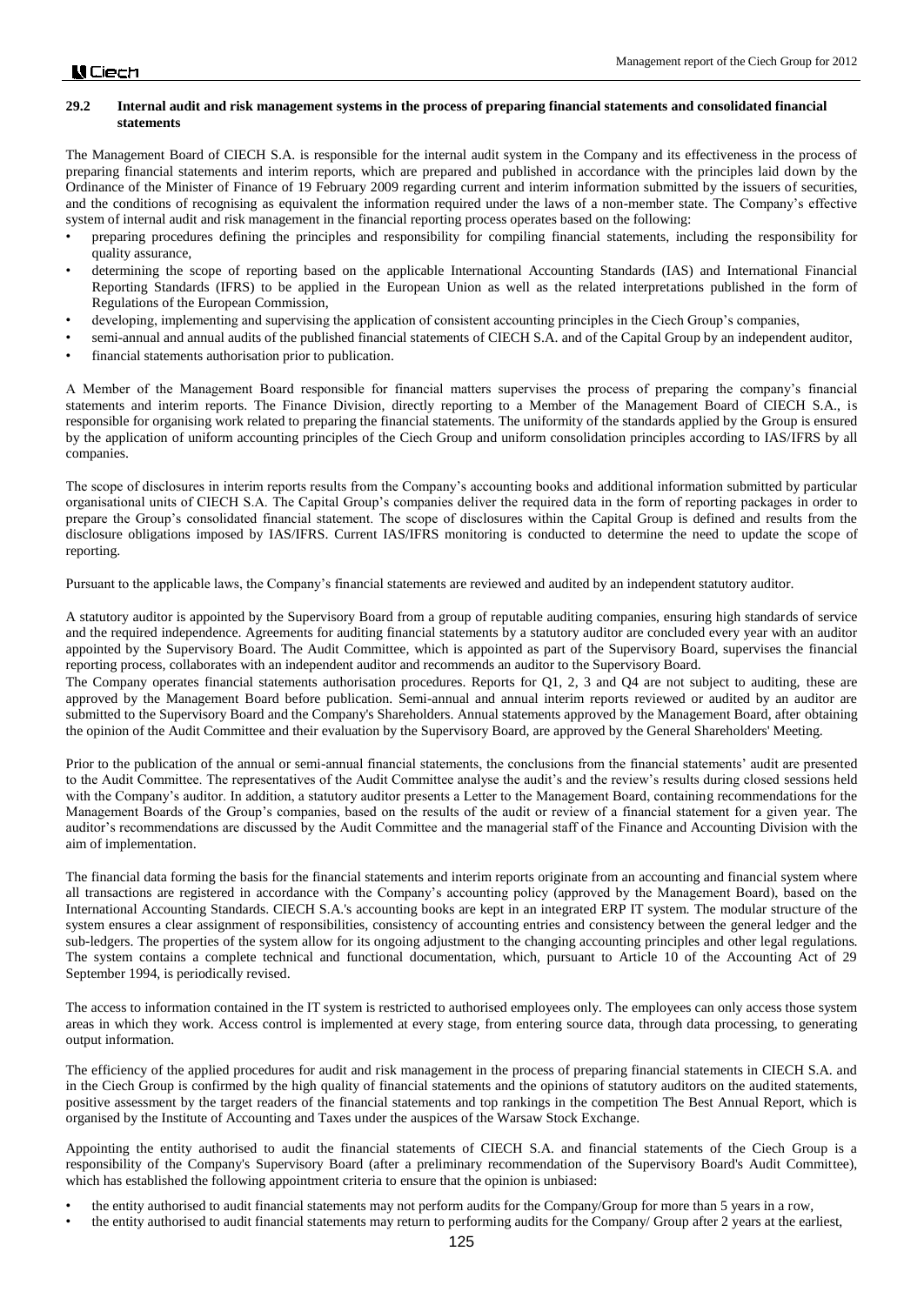# **N** Ciech

- the key statutory auditor may not perform audits for the Company/ Group for more than 5 years in a row,
- the key statutory auditor may resume audits for the Company/ Group after 2 years at the earliest.

# **29.3 Qualifying holdings of CIECH S.A.**

CIECH S.A.'s shares are quoted at the Warsaw Stock Exchange. As of the publication date of this report, the share capital amounts to PLN 263,500,975 and it is divided into 52,699,911 shares with a nominal value of PLN 5 each, including:

- 20,816 series A ordinary bearer shares,
- 19,775,200 series B ordinary bearer shares,
- 8,203,984 series C ordinary bearer shares,
- 23,000,000 series D ordinary bearer shares.
- 1,699,909 series E ordinary bearer shares,
- 2 series F ordinary registered shares.

| <b>Shareholder</b>                | <b>Type of shares</b> Number of |            | Share in the share |              | Number of Total number of votes |
|-----------------------------------|---------------------------------|------------|--------------------|--------------|---------------------------------|
|                                   |                                 | shares     | capital $(\% )$    | votes at GSM | at the GSM                      |
| State Treasury*                   | Ordinary bearer shares          | 20,407,437 | 38.72%             | 20.407.437   | 38.72%                          |
| <b>Otwarty Fundusz Emerytalny</b> | Ordinary bearer shares          | 3,140,000  | 5.96%              | 3,140,000    | 5.96%                           |
| PZU Złota Jesień S.A.             |                                 |            |                    |              |                                 |
| <b>ING Otwarty Fundusz</b>        | Ordinary bearer shares          | 4.000.000  | 7.59%              | 4,000,000    | 7.59%                           |
| Emerytalny (Open Pension          |                                 |            |                    |              |                                 |
| Fund)**                           |                                 |            |                    |              |                                 |

\* According to information provided by the State Treasury on 24 August 2011 (cr 59/2011)

\*\* Based on the list of shareholders holding at least 5% of votes at the Extraordinary General Shareholders' Meeting of Ciech S.A. on 29 August 2012 (Article 70 item 3 of the Offering Act – GSM list above 5%).

# **29.4 Shareholders with special control rights and their description**

There are no securities in CIECH S.A. that are vested with special control rights with regard to the issuer. There are no preference shares, and each share is vested with one vote during the general meeting.

# **29.5 Restrictions regarding the right to vote**

In CIECH S.A., there are no restrictions on exercising the right to vote such as the right to vote reserved for holders of a certain share or number of votes, time limits in exercising the right to vote or provisions pursuant to which, in collaboration with the company, equity rights vested with securities are separated from the holding of securities.

# **29.6 Restrictions on the transfer of the ownership title to the issuer's securities**

CIECH S.A.'s statute does not provide for any restrictions regarding the transfer of the ownership title to the securities issued by the Company.

# **29.7 Description of rights to make decisions on the issue or redemption of shares**

The provisions of the Commercial Companies Code and the Company's Statute define the rights of the managerial staff. The managerial staff do not have any special rights to decide on the issue or redemption of shares.

# **29.8 Rules for amending the issuer's Statute or Articles of Association**

The Statute can be amended in accordance with the regulations of the Commercial Companies Code. The Statute does not introduce any detailed regulations in that regard. Amending the Statute requires a resolution by the Company's General Meeting and an entry into the register of entrepreneurs. The General Meeting's resolutions on amending the Company's statute are passed by a 3/4 majority of votes. After the entry of the amendments to the Statute into the register of entrepreneurs, CIECH S.A. issues a report available to the public. The General Meeting can authorise the Supervisory Board to standardise the Statute's text.

In 2012, § 6 section 1 of CIECH S.A.'s Statute was amended to the effect that the Company's scope of business was expanded. The said amendment (expansion) to the Company's business allowed the Company's Management Board to take measures aimed at concentrating the management of key areas of non-production activities of the Companies of the Ciech Group in CIECH S.A. (parent company), leading to optimised operating expenses of the entire Group. Another amendment to the Statute in 2012 was to § 7 section 1. The amendment was a result of the share capital increase in the Company from PLN 263,500,965 to PLN 263,500,975 by way of the issue of 2 series F ordinary registered shares in connection with the splitting of SODA MĄTWY S.A. and of JANIKOSODA S.A. through the transfer to CIECH S.A. of an organised part of Soda Mątwy (Soda Division) and an organised part of Janikosoda (Soda Division). The change in the amount of the share capital was registered on 25 January 2013.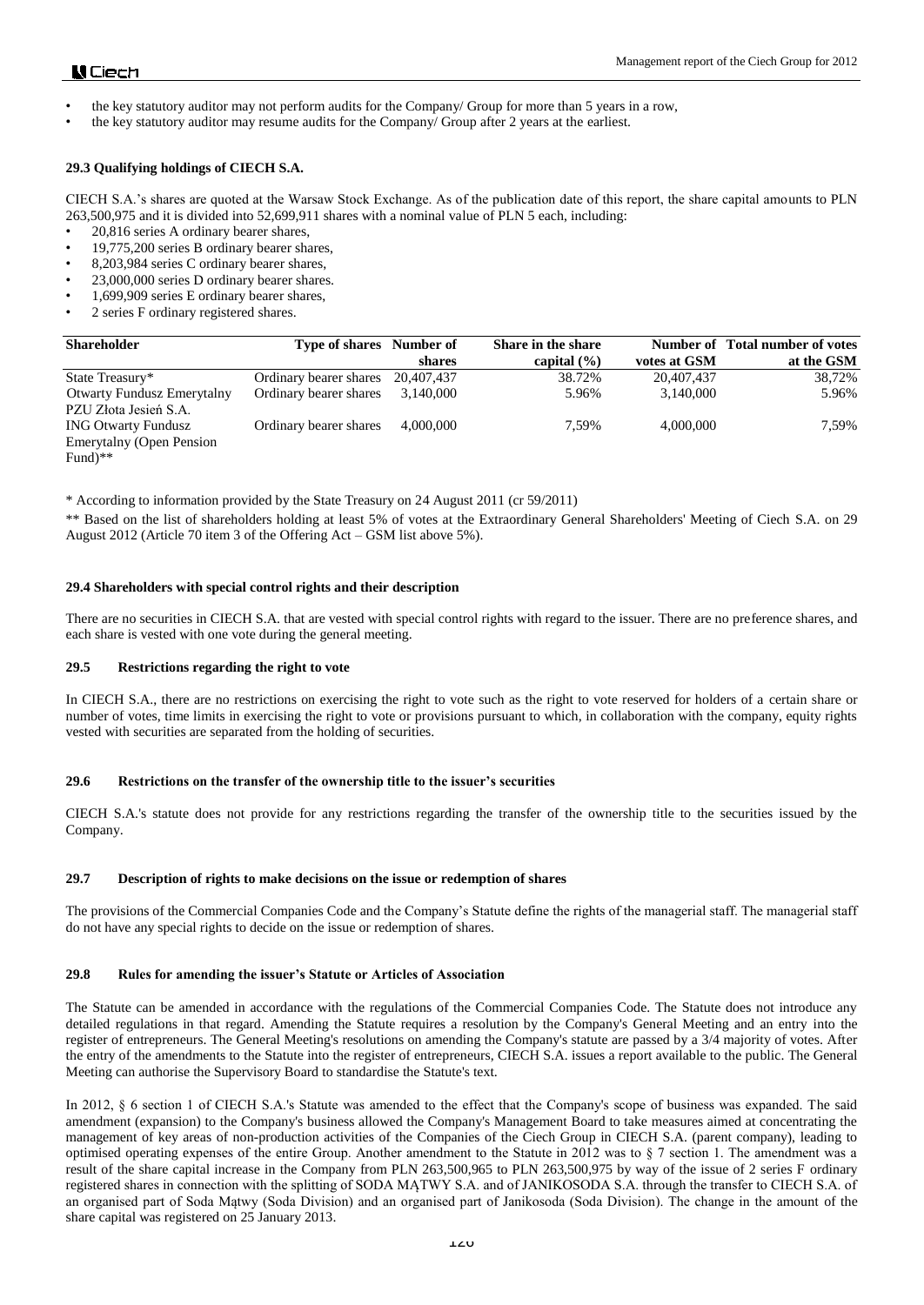# **29.9 General Shareholders' Meeting and its main responsibilities, shareholders' rights and the exercise of such rights**

The functioning of CIECH S.A.'s General Meeting and its responsibilities are regulated by the Company's Statute and the Regulations of CIECH S.A.'s General Meeting. These documents are available on CIECH S.A.'s corporate website [\(www.ciech.com\)](http://www.ciech.com/) in the sections: CIECH S.A./Company documents and Investor Relations/GSM Regulations.

The General Meeting of CIECH S.A. is held as an ordinary or extraordinary meeting, in accordance with the Commercial Companies Code and the Statute, based on the principles defined in the General Meeting's Regulations. The General Meeting is convened according to the generally applicable laws. The General Meeting is convened by way of an announcement on the Company's website and by submitting a current report. The announcement must be made at least twenty-six days prior to the date of the General Meeting. The Ordinary General Meeting is convened by the Company's Management Board. The Supervisory Board may convene the Ordinary General Meeting if the Management Board fails to convene the same within the period specified. The following have the right to convene an Extraordinary General Meeting:

1) Management Board,

2) Supervisory Board if it considers it reasonable to convene the meeting,

3) shareholders representing at least a half of the share capital or at least a half of the total number of votes in the Company.

A shareholder or shareholders representing at least 1/20 of the Company's share capital may request that the Extraordinary General Meeting be convened and specific items included in its agenda. Such a demand should be submitted to the Management Board in writing or in an electronic form to the e-mail address specified on the Company's website with a statement of reasons.

A shareholder or shareholders representing at least 1/20 of the share capital may:

1) demand that specific matters be included in the agenda of the next General Meeting; such a demand should be submitted to the Management Board in writing or in an electronic form to the e-mail address specified on the Company's website, not later than twenty-one days prior to the agreed date of the Meeting, and it should contain a statement of reasons or a draft resolution concerning the proposed item of the agenda;

2) prior to the date of the General Meeting, submit to the Company in writing or with the use of electronic means of communication to the email address specified on the Company's website draft resolutions related to the matters included or requested to be included in the agenda of the General Meeting.

According to the General Meeting's Regulations, the Meeting can be cancelled, if there are extraordinary obstacles (force majeure) against organising it or if the meeting is irrelevant. The Meeting whose agenda includes specific items brought forward by authorised entities or the Meeting that has been convened upon a motion of authorised entities may be cancelled only upon the approval of the movers. Cancellation is governed by the same procedure as convening, at the same time ensuring minimum adverse effect on the Shareholders. The date of the General Meeting is postponed in the same mode in which the Meeting is cancelled, even if the proposed agenda did not change.

Pursuant to CIECH S.A.'s Statute, the responsibilities of the General Shareholders' Meeting include:

- 1) examining and approving the Company's management report, financial statements for the previous financial year, consolidated financial statements and the Capital Group's management report, where the Company is the parent, if the Company prepares such statements, as well as examining and approving an annual report by the Supervisory Board, and acknowledging the fulfilment of duties by the members of the Company's authorities,
- 2) passing resolutions on profit distribution or loss coverage,
- 3) adopting the regulations for the General Shareholders' Meeting,
- 4) amending the Company's Statute,
- 5) changing the subject of the Company's business activity,
- 6) selling and leasing the enterprise or its organised part and establishing a limited property right thereon,
- 7) appointing and dismissing Members of the Supervisory Board and determining their remuneration,
- 8) appointing and dismissing Members of the Management Board, including the President of the Management Board,
- 9) increasing or decreasing the share capital,
- 10) passing resolutions on the issue of bonds, including convertible bonds,
- 11) merging the Company with other companies, demerging and transforming the Company,
- 12) dissolving the Company,
- 13) approving the purchase of shares by the Company for redemption and passing resolutions on the terms of shares redemption,
- 14) passing other resolutions stipulated by the laws or the Statute.

Pursuant to § 21 section 2 item 3) of CIECH S.A.'s Statute, CIECH S.A.'s Supervisory Board examines and gives an opinion on matters brought to the fore during CIECH S.A.'s General Shareholders' Meeting.

The shareholders may participate in the Meeting and exercise their voting rights in person or through representatives. A power of attorney should be made in writing or in electronic form. A Shareholder who gives or revokes a power of attorney to attend a General Meeting in electronic form must inform the Company by sending an e-mail to wza@ciech.com.

Pursuant to the Regulations of the General Meeting of CIECH S.A., the participants of the General Meeting include Members of the Management Board and of the Supervisory Board, in a composition which allows for answering any questions asked during the Meeting. The Meeting can be also attended by:

- 1) experts, advisors and employees of the Company whose presence is deemed necessary by the Management Board, the Supervisory Board or the Chairman,
- 2) service providers,
- 3) representatives of the media, unless the Meeting passes a resolution against their presence,
- 4) persons referred to in Article 370 § 3 and Article 395 § 3 sentence 2 of the Commercial Companies Code.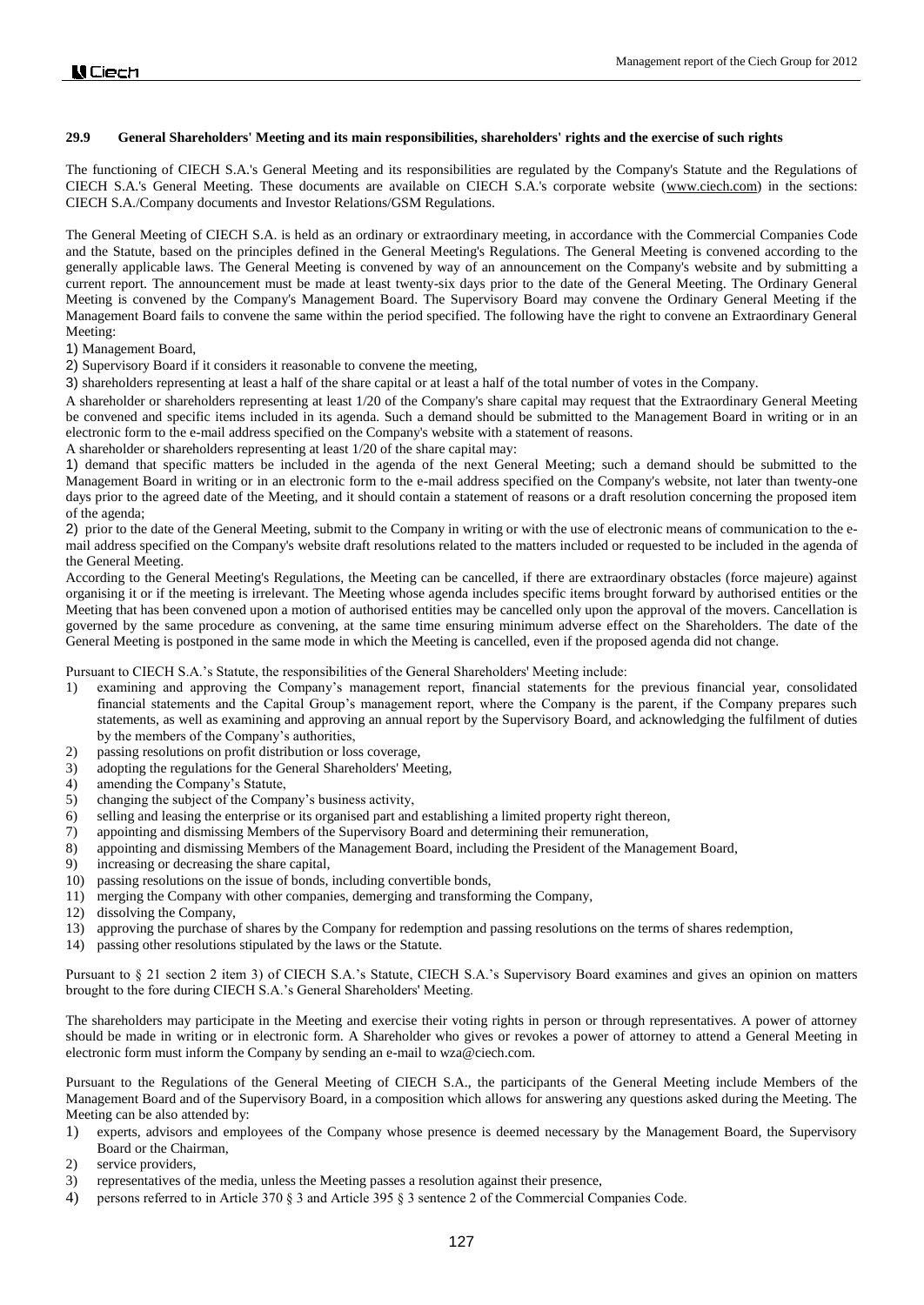The Meeting appoints a Chairman from among its participants. The Chairman presides over the Meeting in accordance with the adopted agenda, legal regulations, the Statute and the Regulations of the General Shareholders' Meeting, ensuring a problem-free course of the session and respect for the rights and interests of all Shareholders.

### **The responsibilities of the Chairman of the General Shareholders' Meeting include in particular:**

- 1) ensuring that all participants observe the law, including the Regulations of the General Shareholders' Meeting, and making appropriate organisational decisions in this respect,
- 2) commencing discussion on particular points of the agenda, giving the floor,
- 3) taking the floor away if the speech:
- a) exceeds the limit of time for speeches or replies, or
- b) covers topics not included in the agenda, or
- c) is offensive,
- 4) closing discussion on particular points of the agenda,
- 5) closing the lists referred to in § 42 section 4 (list of candidates for Members of the Management Board, including the President of the Management Board, or the Supervisory Board),
- 6) based on the adopted motions, determining the content of draft resolutions of the Meeting,
- 7) ordering and supervising votes, signing all documents containing the results of a vote and announcing the results,
- 8) giving instructions to maintain order during the Meeting,
- 9) resolving procedural doubts and clarifying legal issues, as required, based on the obtained legal opinions legal and regulatory issues,
- 10) announcing exhaustion of the agenda,
- 11) closing the Meeting after exhausting the agenda,
- 12) making other organisational decisions.

The Chairman may, at their sole discretion, order the adjournment of the Meeting, other than the adjournment ordered by the General Meeting pursuant to Article 408 § 2 of the Commercial Companies Code. Procedural breaks should be ordered by the Chairman in such a way that the Meeting can be closed on the day when it was opened.

The Chairman may submit to the debate a motion and a resolution on the convening of an extraordinary general meeting and other procedural issues, including in particular:

- 1) admitting into the session room the persons referred to in § 8 section 2 items 1-3,
- 2) proposing motions for changing the order of discussing particular issues on the agenda,
- 3) appointing committees as required by the Regulations; the participants of the Meeting may propose discussion-related motions relating to the matters included in the agenda, organisational motions and a motion calling for convening an extraordinary general meeting.

Draft resolutions proposed for adoption by the Meeting are published on the Company's website. The resolutions of the General Meeting of CIECH S.A. are passed by an absolute majority of votes, unless the regulations of the Commercial Companies Code stipulate otherwise. The General Meeting's Regulations do not allow voting by mail, as referred to in Article  $411<sup>1</sup>$  of the Commercial Companies Code. The Statute does not allow for attending and taking the floor during a General Meeting by means of electronic communication.

Voting shall be by open ballot. Secret voting is ordered:

- 1) in the case of appointments,
- 2) on motions calling for the appointment/dismissal of members of the Company's authorities,
- 3) on motions calling for the dismissal of the Company's liquidators,
- 4) on motions to hold liable the persons specified in items 2) and 3),
- 5) in personnel-related matters,
- 6) at the request of at least one of the Meeting's participants.

The right to demand a secret ballot does not apply when adopting resolutions on procedural matters. The Meeting can cancel the secrecy of voting on issues concerning the appointment of committees established by the Meeting.

In 2012, five General Meetings were held. On 19 January 2012, the Extraordinary General Meeting changed the composition of the Supervisory Board. On 26 April 2012, the Extraordinary General Meeting passed resolutions on changing the composition of the Supervisory Board and of the Company's Management Board, and on authorising CIECH S.A.'s Supervisory Board to open and conduct a competition for the post of a member of members of the Management Board, and to present the results of the competition to the General Meeting. On 28 May 2012, the Extraordinary General Meeting passed resolutions on changing the composition of the Company's Management Board. On 25 June 2012, an Ordinary General Meeting was held. During the Ordinary General Meeting, the Shareholders approved the Company's and the Ciech Capital Group's annual management reports and the financial statements for 2011. They also decided on acknowledging the fulfilment of duties by all members of the Supervisory Board and the Management Board. The General Meeting decided to earmark CIECH A.'s net profit for FY 2011 for the Company's supplementary capital. In addition, the Meeting supplemented the composition of the Company's Management Board. On 19 November 2012, the Extraordinary General Meeting passed a resolution on approving the establishment of a registered pledge on movable property and property rights by CIECH S.A., and following the adjournment until 27 November 2012, the Extraordinary General Meeting passed a resolution on splitting SODA MĄTWY S.A. and JANIKOSODA S.A, increasing CIECH S.A.'s share capital, amending CIECH S.A.'s Statute and authorising the Supervisory Board to adopt a standard text of CIECH S.A.'s Statute.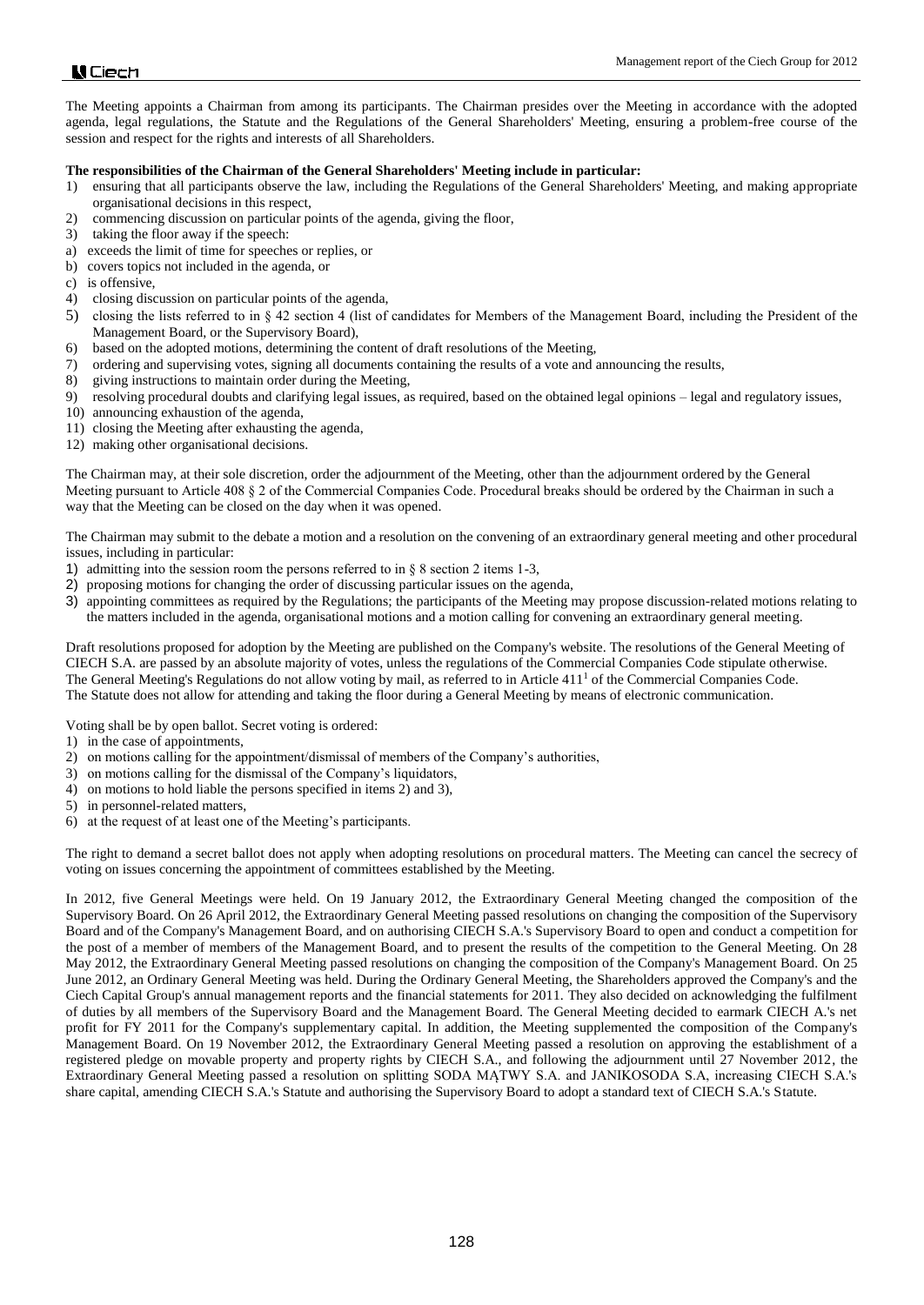# **29.10 Composition and changes in the last financial year and description of the operation of the issuer's management, supervisory and administrative authorities and of their committees**

# **CIECH S.A.'s Management Board**

According to § 23 section 1 of the Company's Statute, the Management Board consists of three to five persons. The joint term of office of the Members of the Management Board lasts three years. The mandate of a Member of the Management Board expires on the day of the General Meeting which approves the financial statements for the last full financial year of that Member's term in office at the latest. A Member's mandate also expires upon their death, resignation or dismissal from the Management Board. The responsibilities of the Management Board include all matters and economic decisions as well as other matters not reserved by the provisions of the Commercial Companies Code or the company's Statute to the sole competence of the General Meeting or the Supervisory Board. The President of the Management Board acting independently, two Members of the Management Board or one Member of the Management Board acting jointly with a proxy are authorised to make declarations of will and sign documents on behalf of the company.

The current joint term of office of the Company's Management Board commenced on 21 June 2010. A detailed assignment of responsibilities to the Members of the Management Board is defined in the Management Board's resolution.

The Management Board of CIECH S.A. acts based on the regulations adopted by the Management Board and approved by the Supervisory Board. The resolutions of the Management Board are adopted by an absolute majority of votes. In the case of a tied vote, the President of the Management Board has the decisive vote. In compliance with the best practice, the Management Board Regulations state that, in case of a conflict between Company's interest and personal interests of a Member of the Management Board, their spouse, relatives up to second degree or persons with whom they remain in personal relations, such a Member should refrain from deciding on such issues and demand that this fact is recorded in the Management Board's session minutes.

### **According to the Regulations, all matters beyond Company's ordinary activities shall be decided upon by way of a resolution of the Management Board, in particular:**

- 1) approving and amending the Management Board's Regulations,
- 2) approving and amending the Company's Organisational Regulations,
- 3) accepting motions addressed to the Supervisory Board or to the General Meeting,
- 4) convening General Meetings and approving their agendas,
- 5) approving annual and long-term financial plans and development strategies of the Company,
- 6) granting power of attorney or general proxies,
- 7) raising loans and borrowings,
- 8) granting borrowings and donations,
- 9) exercising a right or incurring liabilities in an amount exceeding PLN 500 thousand,
- 10) applying for bank guarantees, incurring liabilities on promissory notes, granting all categories of securities and establishing other securities.

A resolution of the Management Board is also required in matters which do not exceed the scope of Company's ordinary activities, if this is demanded by any Member of the Management Board.

As of 1 January 2012, the Management Board of CIECH S.A. was composed of:

- 1) Ryszard Kunicki,
- 2) Andrzej Bąbaś,
- 3) Artur Osuchowski,
- 4) Rafał Rybkowski.

On 26 April 2012, the following persons were dismissed from the Management Board:

- 1) Ryszard Kunicki,
- 2) Andrzej Bąbaś,
- 3) Rafał Rybkowski.

On 27 April 2012, the Supervisory Board delegated **Dariusz** Krawczyk, Member of the Supervisory Board, as an interim President of the Management Board, and delegated Maciej Lipiec, Member of the Supervisory Board, as an interim Member of the Management Board until the General Meeting supplements the Company's Management Board to meet the minimum required number of members, as specified in the Statute.

As a result, as of 27 April 2012, the Management Board was composed of:

- 1) Dariusz Krawczyk Member of the Supervisory Board, delegated as an interim President of the Management Board,
- 2) Artur Osuchowski Member of the Management Board,
- 3) Maciej Lipiec Member of the Supervisory Board, delegated as an interim Member of the Management Board.

On 28 May 2012, the Extraordinary General Meeting appointed Dariusz Krawczyk and Andrzej Kopeć to sit in the Management Board.

As of 31 December 2012 and on the approval date of the report, the Company's Management Board was composed of:

- 1) Dariusz Krawczyk President of the Management Board,
- 2) Andrzej Kopeć Member of the Management Board,
- 3) Artur Osuchowski Member of the Management Board.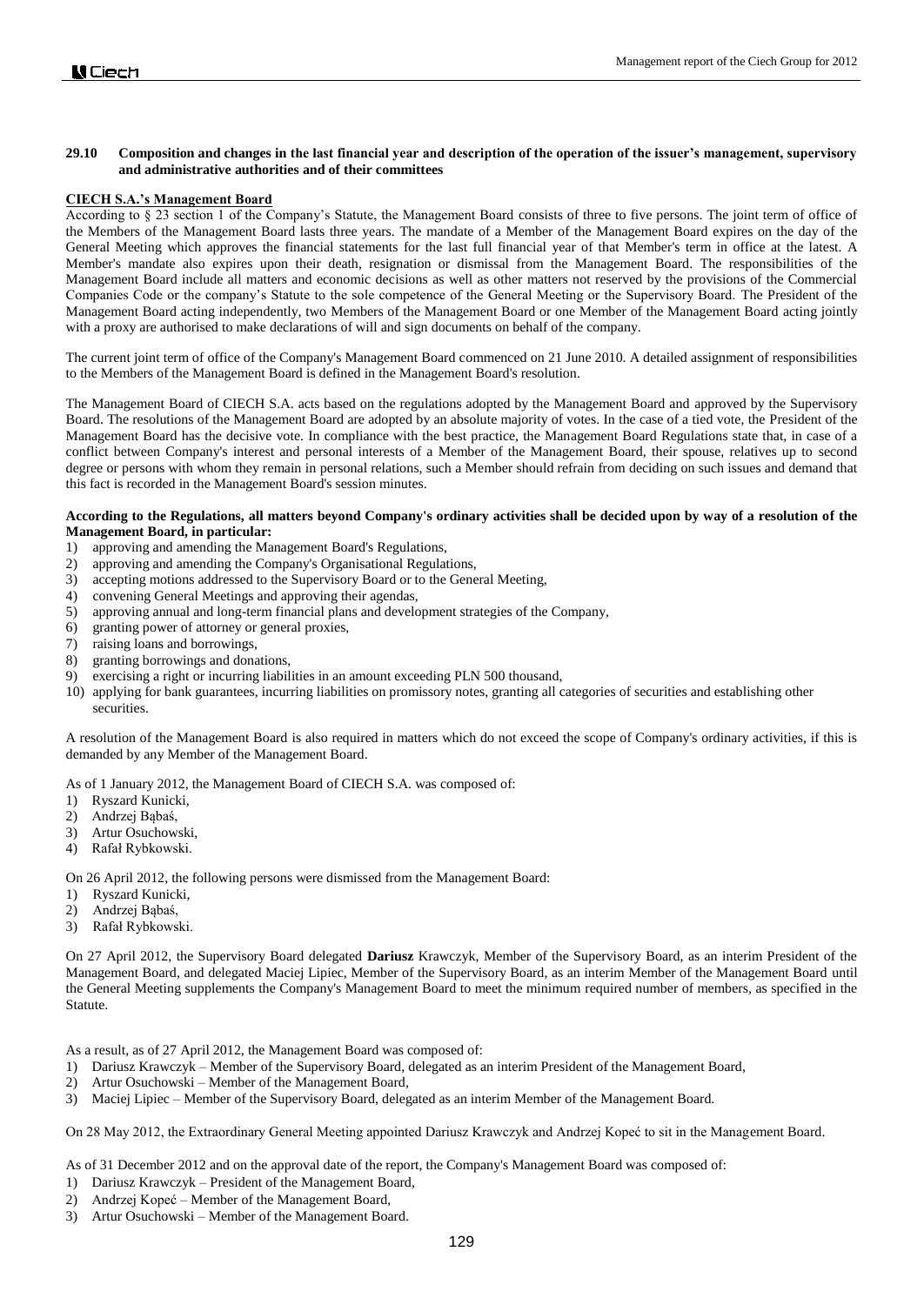CIECH S.A.'s Supervisory Board is responsible for establishing the remuneration principles and amounts for the Members of the Management Board.

In accordance with their employment contracts, the Members of the Management Board receive base remuneration and an annual bonus based on profits.

The total amount of remuneration paid to the Members of the Management Board (who held their functions in 2012) by the Company in 2012 was PLN 5,868 thousand.

The information on the amounts of remuneration paid to the Members of the Management Board, broken down into the base remuneration and bonus, is presented in item II.40.5.

| Presented below is detailed information on the Members of CIECH S.A.'s Management Board |  |
|-----------------------------------------------------------------------------------------|--|
|-----------------------------------------------------------------------------------------|--|

| <b>Name</b>           | <b>Dariusz Krawczyk</b>                                                                                                                                                                                                                                                                                                                                                                                                                                                                                                                                       |  |  |
|-----------------------|---------------------------------------------------------------------------------------------------------------------------------------------------------------------------------------------------------------------------------------------------------------------------------------------------------------------------------------------------------------------------------------------------------------------------------------------------------------------------------------------------------------------------------------------------------------|--|--|
| <b>Position</b>       | President of CIECH S.A.'s Management Board from 28 May 2012                                                                                                                                                                                                                                                                                                                                                                                                                                                                                                   |  |  |
| <b>Qualifications</b> | Graduate of the Warsaw University of Technology (1993), completed a tax course (1996), a management course                                                                                                                                                                                                                                                                                                                                                                                                                                                    |  |  |
|                       | (1997) and a post-graduate course in goodwill management (2002) at the Warsaw School of Economics. As of 1993,                                                                                                                                                                                                                                                                                                                                                                                                                                                |  |  |
|                       | he holds the license of a securities broker.                                                                                                                                                                                                                                                                                                                                                                                                                                                                                                                  |  |  |
| <b>Experience</b>     | Between 1993 and 1998, Brokerage House of Bank Handlowy, Capital Operation Centre, Director of the Trading<br>and Sales Department. Between 1998 and 1999, President of the Management Board in Expandia Polska S.A.<br>Between 1999 and 2000, Director of the Investment Banking Department in PKO BP. In 2001, Management Board<br>Member of Nafta Polska S.A. Between 2000 and 2002, Director of the Department for Shareholder Supervision in<br>PKN ORLEN S.A. Between 2002 and 2003, Director of the Capital Investments Department in PSE S.A. Between |  |  |
|                       | 2004 and 2005, President of the Management Board of PSE Centrum S.A. Between 2005 and 2011, President of the                                                                                                                                                                                                                                                                                                                                                                                                                                                  |  |  |
|                       | Management Board of Synthos S.A.                                                                                                                                                                                                                                                                                                                                                                                                                                                                                                                              |  |  |
|                       | Member of supervisory boards in a number of companies, including Rafineria Trzebinia S.A., Rafineria Glimar S.A.,<br>II Narodowy Fundusz Inwestycyjny S.A., Huta Buczek S.A., Warszawska Giełda Towarowa S.A., Warta Vita S.A.,                                                                                                                                                                                                                                                                                                                               |  |  |
|                       | Petrolot Sp. z o.o., Petrogaz Płock, Kaučuk a.s., Active Zone Group S.A. and Firekom S.A. At present, he is a                                                                                                                                                                                                                                                                                                                                                                                                                                                 |  |  |
|                       | chairman in the supervisory boards of Firekom S.A. and Active Zone Group S.A.                                                                                                                                                                                                                                                                                                                                                                                                                                                                                 |  |  |
|                       | Responsibilities in the Supervising organisational units:                                                                                                                                                                                                                                                                                                                                                                                                                                                                                                     |  |  |
| <b>Ciech Group</b>    | <b>Strategy Department</b>                                                                                                                                                                                                                                                                                                                                                                                                                                                                                                                                    |  |  |
|                       | Human Resources Management Department                                                                                                                                                                                                                                                                                                                                                                                                                                                                                                                         |  |  |
|                       | <b>Shareholder Supervision Department</b>                                                                                                                                                                                                                                                                                                                                                                                                                                                                                                                     |  |  |
|                       | Legal and Organisational Department                                                                                                                                                                                                                                                                                                                                                                                                                                                                                                                           |  |  |
|                       | Innovation and Development Department                                                                                                                                                                                                                                                                                                                                                                                                                                                                                                                         |  |  |
|                       | Control and Internal Audit Department                                                                                                                                                                                                                                                                                                                                                                                                                                                                                                                         |  |  |
|                       | <b>Communication Department</b>                                                                                                                                                                                                                                                                                                                                                                                                                                                                                                                               |  |  |
|                       | PROCUREMENT DIVISION, including:                                                                                                                                                                                                                                                                                                                                                                                                                                                                                                                              |  |  |
|                       | o Raw Materials and Materials Purchasing Department                                                                                                                                                                                                                                                                                                                                                                                                                                                                                                           |  |  |
|                       | o Administrative and IT Purchasing Department                                                                                                                                                                                                                                                                                                                                                                                                                                                                                                                 |  |  |
|                       | o Investment and Facilities Maintenance Purchasing Department                                                                                                                                                                                                                                                                                                                                                                                                                                                                                                 |  |  |
|                       | PRODUCTION DIVISION, including:<br>٠                                                                                                                                                                                                                                                                                                                                                                                                                                                                                                                          |  |  |
|                       | o Production Department                                                                                                                                                                                                                                                                                                                                                                                                                                                                                                                                       |  |  |
|                       | o Investment and Facilities Maintenance Department                                                                                                                                                                                                                                                                                                                                                                                                                                                                                                            |  |  |
|                       | o Energy Department                                                                                                                                                                                                                                                                                                                                                                                                                                                                                                                                           |  |  |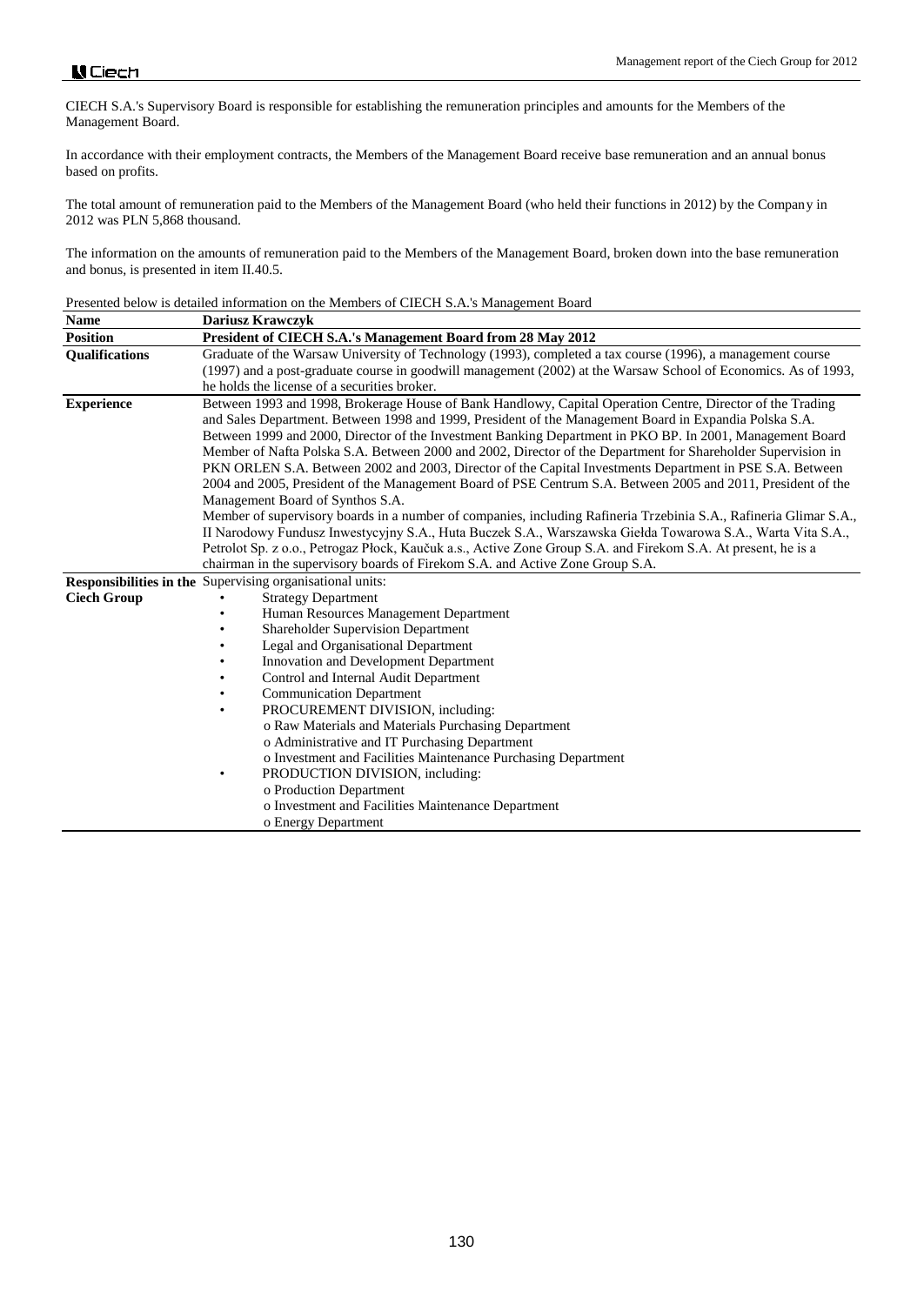| <b>Name</b>                                   | Dariusz Krawczyk                                                                                                                                                                                                                                                                                                                                                                                                                                                                                                                                                                                                      |
|-----------------------------------------------|-----------------------------------------------------------------------------------------------------------------------------------------------------------------------------------------------------------------------------------------------------------------------------------------------------------------------------------------------------------------------------------------------------------------------------------------------------------------------------------------------------------------------------------------------------------------------------------------------------------------------|
|                                               | o Kaizen Department                                                                                                                                                                                                                                                                                                                                                                                                                                                                                                                                                                                                   |
|                                               | · Autonomous positions:                                                                                                                                                                                                                                                                                                                                                                                                                                                                                                                                                                                               |
|                                               | o Senior OHS specialist                                                                                                                                                                                                                                                                                                                                                                                                                                                                                                                                                                                               |
|                                               |                                                                                                                                                                                                                                                                                                                                                                                                                                                                                                                                                                                                                       |
| Name:                                         | Andrzej Kopeć                                                                                                                                                                                                                                                                                                                                                                                                                                                                                                                                                                                                         |
| <b>Position</b>                               | Member of CIECH S.A.'s Management Board from 28 May 2012                                                                                                                                                                                                                                                                                                                                                                                                                                                                                                                                                              |
| Qualifications                                | Graduate of the Finance Academy under the Government of Russian Federation, Faculty of International Economic<br>Relations specialising in Economy (1993). Master's programme for managers in the area of administration and<br>management (Executive MBA at Gdansk Foundation for Management Development (GFKM) and RSM, Erasmus<br>University (2010)) and a number of vocational courses in finance and finance management. Diploma holder of ACI -<br>ACI U.K. The Financial Markets Association in the area of expertise and skills in financial market operations in<br>accordance with international standards. |
| <b>Experience</b>                             | Between 1993 and 2001, Director of the Treasury Department in Bank Śląski S.A., ALCO Committee member.                                                                                                                                                                                                                                                                                                                                                                                                                                                                                                                |
|                                               | Between 2001 and 2003, ING BSK S.A. as Deputy Director of the Accounting and Reporting Department, Advisor to<br>the President of the Management Board for Assets and Liabilities Management as well as Secretary of ALCO<br>Committee. Between 2003 and 2006, Vice-President of the Management Board of Bank Gospodarki Żywnościowej;<br>from 2005, Bank Finance Director. Between 2006 and 2009, Member of the Management Board of DZ BANK Polska.<br>Between 2009 and 2012, Member of the Management Board of Zakłady Azotowe Puławy.                                                                              |
| <b>Responsibilities in</b>                    | Supervising organisational units:                                                                                                                                                                                                                                                                                                                                                                                                                                                                                                                                                                                     |
| the Ciech Group                               | FINANCE AND ACCOUNTING DIVISION, including:                                                                                                                                                                                                                                                                                                                                                                                                                                                                                                                                                                           |
|                                               | o Accounting Department                                                                                                                                                                                                                                                                                                                                                                                                                                                                                                                                                                                               |
|                                               | o Treasury Department<br>o Controlling Department                                                                                                                                                                                                                                                                                                                                                                                                                                                                                                                                                                     |
|                                               | Property Management and Environment Department                                                                                                                                                                                                                                                                                                                                                                                                                                                                                                                                                                        |
|                                               | IT Department.                                                                                                                                                                                                                                                                                                                                                                                                                                                                                                                                                                                                        |
|                                               |                                                                                                                                                                                                                                                                                                                                                                                                                                                                                                                                                                                                                       |
| <b>Name</b>                                   | <b>Artur Osuchowski</b>                                                                                                                                                                                                                                                                                                                                                                                                                                                                                                                                                                                               |
| <b>Position</b>                               | Member of CIECH S.A.'s Management Board from 2 April 2008                                                                                                                                                                                                                                                                                                                                                                                                                                                                                                                                                             |
| Qualifications                                | Graduate of the Private School of Business and Administration in Warsaw, Faculty of Economics, programme in                                                                                                                                                                                                                                                                                                                                                                                                                                                                                                           |
|                                               | Finance and Banking.                                                                                                                                                                                                                                                                                                                                                                                                                                                                                                                                                                                                  |
|                                               | Completed professional training in enterprise value management, company valuation in the capital market and<br>business restructuring. Scholarship holder of the weekly Die Zeit, American Council on Germany, Dreager<br>Foundation.                                                                                                                                                                                                                                                                                                                                                                                 |
| <b>Experience</b>                             | Between 2003 and 2008, Manager in KPMG Advisory in the Department for Economic Consultancy. He was<br>responsible for developing services regarding strategic projects, business reorganisation, projects associated with<br>business financing and projects connected with direct investment assistance.                                                                                                                                                                                                                                                                                                             |
|                                               | Between 2001 and 2003, senior consultant in the Department of Corporate Finance with Capgemini. He was<br>responsible for merger and acquisition projects in the capital market and strategic projects related to the restructuring<br>and reorganisation of businesses.                                                                                                                                                                                                                                                                                                                                              |
|                                               | Between 1998 and 2001, he was Senior Consultant in the Department of Corporate Finance with Ernst & Young,                                                                                                                                                                                                                                                                                                                                                                                                                                                                                                            |
|                                               | responsible for merger and acquisition projects in the capital market, and strategic projects related to the restructuring<br>and reorganisation of businesses. Between 1996 and 1997, analyst in the Department for Management Accounting<br>with Raiffeissen Bank Polska.                                                                                                                                                                                                                                                                                                                                           |
| <b>Responsibilities in</b><br>the Ciech Group | <b>Supervising organisational units:</b><br>SALES DIVISION, including:                                                                                                                                                                                                                                                                                                                                                                                                                                                                                                                                                |
|                                               | o SODA Sales Department                                                                                                                                                                                                                                                                                                                                                                                                                                                                                                                                                                                               |
|                                               | o ORGANIC Sales Department                                                                                                                                                                                                                                                                                                                                                                                                                                                                                                                                                                                            |
|                                               |                                                                                                                                                                                                                                                                                                                                                                                                                                                                                                                                                                                                                       |
|                                               | o Silicates Sales and Trading Department                                                                                                                                                                                                                                                                                                                                                                                                                                                                                                                                                                              |
|                                               | o Logistics Department                                                                                                                                                                                                                                                                                                                                                                                                                                                                                                                                                                                                |
|                                               | o Marketing, Sales and Analysis Department                                                                                                                                                                                                                                                                                                                                                                                                                                                                                                                                                                            |
|                                               | Autonomous positions:                                                                                                                                                                                                                                                                                                                                                                                                                                                                                                                                                                                                 |
|                                               | o Representative of CIECH S.A.'s Management Board for the Integrated Quality and Information Security                                                                                                                                                                                                                                                                                                                                                                                                                                                                                                                 |
|                                               | Management System<br>o Information Security Administrator in CIECH S.A.                                                                                                                                                                                                                                                                                                                                                                                                                                                                                                                                               |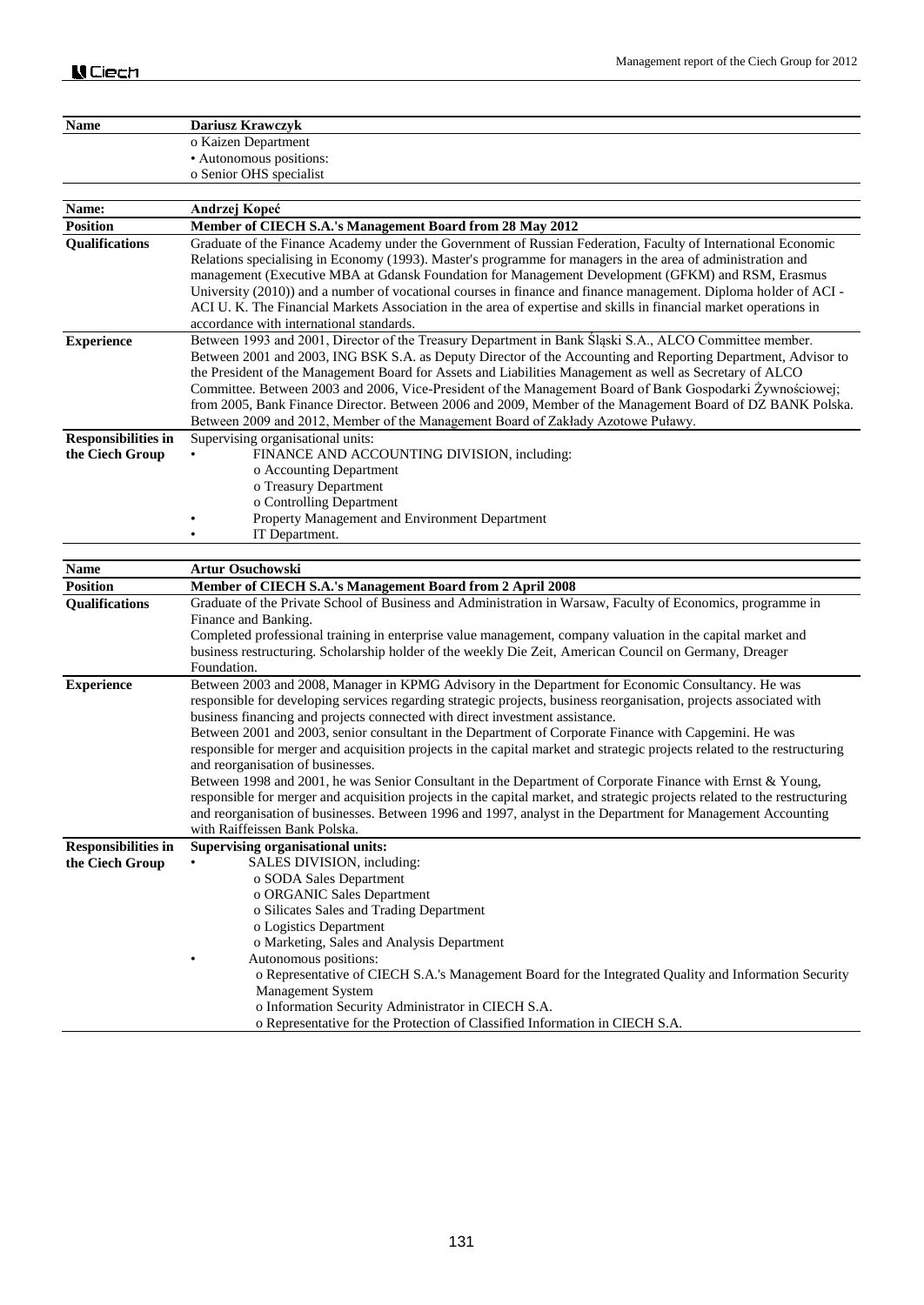# **CIECH S.A.'s Supervisory Board**

Pursuant to § 20 section 1, the Supervisory Board is composed of five to nine members appointed by the General Meeting. The joint term of office of the Members of the Supervisory Board lasts three years. On 30 June 2011, the General Meeting of CIECH S.A. appointed the Supervisory Board of CIECH S.A. for another joint term of office.

The Supervisory Board of CIECH S.A. acts based on the regulations adopted by the Supervisory Board and approved by the General Shareholders' Meeting. Appointing and dismissing Members of the Supervisory Board is within the responsibilities of the General Meeting. The Supervisory Board appoints the Chairman of the Supervisory Board and, if necessary, a Vice-Chairman and a Secretary. The Supervisory Board supervises the Company's operations.

### **The responsibilities of the Supervisory Board include in particular:**

- 1) assessment of the Company's management report and financial statements for the previous financial year, consolidated financial statements and management report of the capital group, where the Company is the parent, if the Company compiles such statements, for their consistency with accounting books and documents and the actual status, as well as assessment of the Management Board's motions as to profit distribution or loss coverage and submitting to the General Meeting an annual written report on the results of this assessment,
- 2) giving opinions on the Company's action plans prepared by the Management Board,
- 3) examining and giving opinions on matters subject to resolutions of the General Meeting,
- 4) adopting the regulations of the Supervisory Board,
- 5) approving the regulations of the Management Board,
- 6) determining remuneration rules and amounts for the Members of the Management Board, including the President of the Management Board,
- 7) appointing a statutory auditor to audit the Company's financial statements and the capital group's consolidated financial statements,
- 8) expressing consent for exercising any right or incurring any liability exceeding PLN 10 million based on a single or several related acts in law, except for:
	- a) agreements for the sale of raw materials, semi-finished products and finished products linked to the Company's business,
	- b) actions which require the consent of the General Meeting.

The Supervisory Board adopts resolutions by an absolute majority of votes with at least half of the Members present, and in the event of a tied vote, the decisive vote belongs to the Chairman. According to the Statute, CIECH S.A.'s Supervisory Board may adopt resolutions without convening a meeting, by written ballot or by means of telecommunication, but for such a resolution to be effective it is necessary to inform all Members of the Board about the draft content thereof. The Members of the Supervisory Board may participate in passing the Supervisory Board's resolutions through voting in writing via another Member of the Supervisory Board. It is not possible to vote in writing on matters included in the agenda at the meeting of the Supervisory Board.

The meetings of the Supervisory Board are held as required, but at least once every quarter.

Every year, CIECH S.A.'s Supervisory Board presents to the Company's General Meeting the Supervisory Board's Report for a given financial year. The report discusses in detail the Supervisory Board's activity, the Management Board's implementation of action plans, the assessment of the Company's and of the Ciech Group's management reports and financial statements as well as the Management Board's proposed distribution of profit or the coverage of loss.

In order to comply with the code of best practice and to ensure a reliable assessment of the Company by the shareholders, CIECH S.A.'s Supervisory Board has conducted a brief assessment of CIECH S.A.'s standing. The assessment is presented each year before the Company's Ordinary General Meeting, giving CIECH S.A.'s shareholders ample time to study the document.

As of 1 January 2012, the Supervisory Board was composed of:

- 1) Ewa Sibrecht-Ośka Chairwoman of the Supervisory Board,
- 2) Przemysław Cieszyński Vice-Chairman of the Supervisory Board,
- 3) Krzysztof Salwach Secretary of the Supervisory Board,
- 4) Arkadiusz Grabalski Member of the Supervisory Board,
- 5) Jacek Goszczyński Member of the Supervisory Board,
- 6) Waldemar Maj Member of the Supervisory Board,
- 7) Sławomir Stelmasiak Member of the Supervisory Board.

On 19 January 2012, the Extraordinary General Meeting of CIECH S.A. changed the composition of the Company's Supervisory Board by dismissing Jacek Goszczyński and Krzysztof Salwach and by appointing Dariusz Krawczyk and Mariusz Obszyński.

As a result, as of 19 January 2012, the Supervisory Board was composed of:

- 1) Ewa Sibrecht-Ośka Chairwoman of the Supervisory Board,
- 2) Przemysław Cieszyński Vice-Chairman of the Supervisory Board,
- 3) Mariusz Obszyński Member of the Supervisory Board,
- 4) Arkadiusz Grabalski Member of the Supervisory Board,
- 5) Dariusz Krawczyk Member of the Supervisory Board,
- 6) Waldemar Maj Member of the Supervisory Board,
- 7) Sławomir Stelmasiak Member of the Supervisory Board.

On 8 February 2012, the Supervisory Board appointed Mariusz Obszyński as the Secretary of the Supervisory Board.

On 26 April 2012, the Extraordinary General Meeting appointed Zygmunt Kwiatkowski and Maciej Lipiec to sit in the Supervisory Board.

As a result, the composition of the Supervisory Board was as follows:

1) Ewa Sibrecht-Ośka – Chairwoman of the Supervisory Board,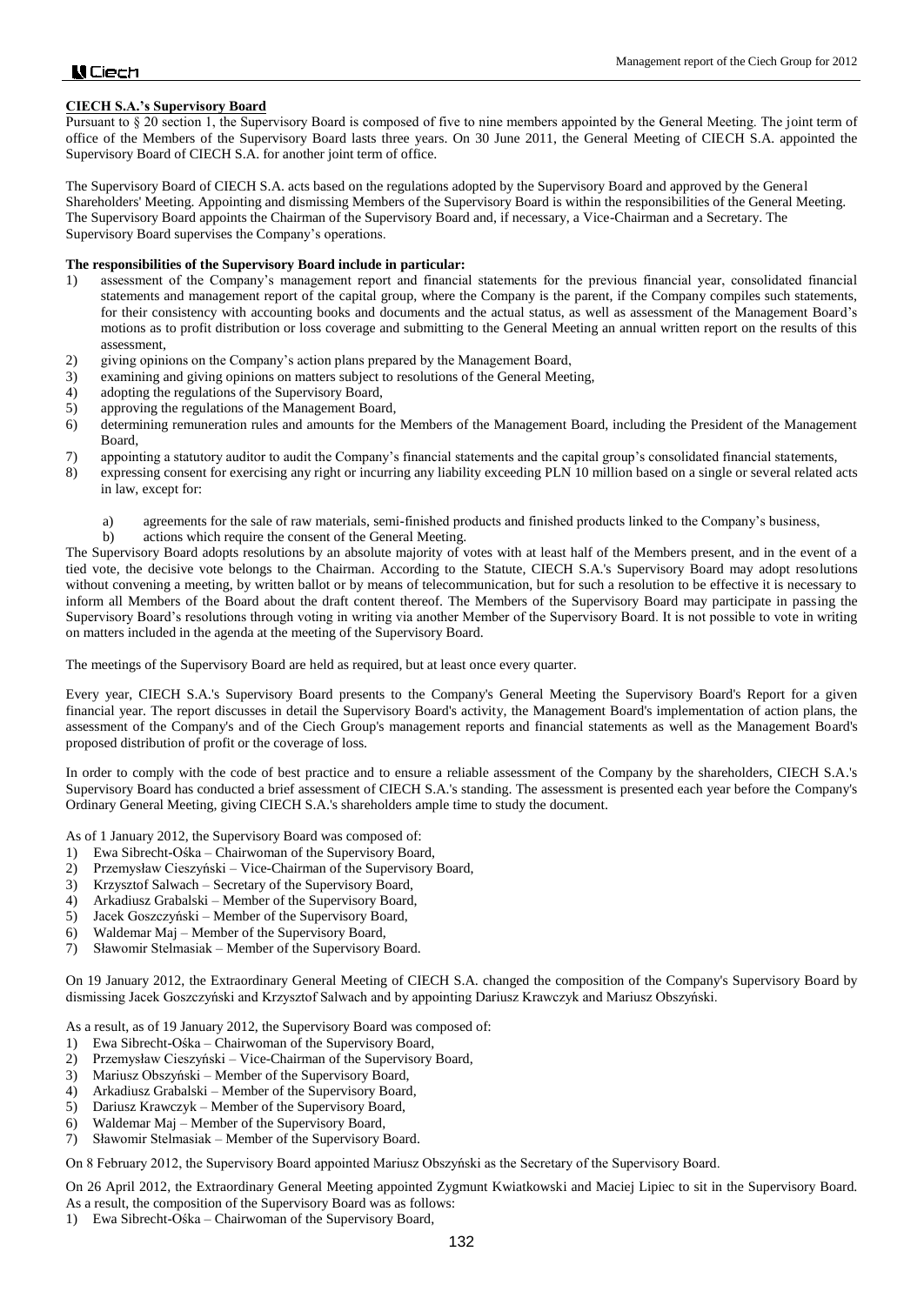- 2) Przemysław Cieszyński Vice-Chairman of the Supervisory Board,
- 3) Mariusz Obszyński Secretary of the Supervisory Board,
- 4) Arkadiusz Grabalski Member of the Supervisory Board,
- 5) Dariusz Krawczyk Member of the Supervisory Board,
- 6) Zygmunt Kwiatkowski Member of the Supervisory Board,
- 7) Maciej Lipiec Member of the Supervisory Board,
- 8) Waldemar Maj Member of the Supervisory Board,
- 9) Sławomir Stelmasiak Member of the Supervisory Board.

On 27 April 2012, the Supervisory Board delegated Dariusz Krawczyk, Member of the Supervisory Board, as an interim President of the Management Board, and delegated Maciej Lipiec, Member of the Supervisory Board, as an interim Member of the Management Board until the General Meeting supplements the Company's Management Board to meet the minimum required number of members, as specified in the Statute.

On 28 May 2012, Dariusz Krawczyk resigned from his post of CIECH S.A.'s Supervisory Board Member and was appointed to sit in the Management Board. As a result, the composition of the Supervisory Board was as follows:

- 1) Ewa Sibrecht-Ośka Chairwoman of the Supervisory Board,
- 2) Przemysław Cieszyński Vice-Chairman of the Supervisory Board,
- 3) Mariusz Obszyński Secretary of the Supervisory Board,
- 4) Arkadiusz Grabalski Member of the Supervisory Board,
- 5) Zygmunt Kwiatkowski Member of the Supervisory Board,
- 6) Maciej Lipiec Member of the Supervisory Board,
- 7) Waldemar Maj Member of the Supervisory Board,
- 8) Sławomir Stelmasiak Member of the Supervisory Board.

The total amount of remuneration paid by the Company to all Members of the Supervisory Board who held their functions in 2012 was PLN 868 thousand.

Detailed information on the amounts of remuneration paid to the Members of the Supervisory Board is presented in item II.40.5.

### Presented below is detailed information on the Members of CIECH S.A.'s Supervisory Board.

| <b>Name</b>       | Ewa Sibrecht-Ośka                                                                                                       |  |  |
|-------------------|-------------------------------------------------------------------------------------------------------------------------|--|--|
| <b>Position</b>   | Chairwoman of CIECH S.A.'s Supervisory Board from 22 October 2009, Member of the Supervisory Board from                 |  |  |
|                   | 14 September 2009.                                                                                                      |  |  |
|                   | Not involved in any business competitive to CIECH S.A.                                                                  |  |  |
| Qualifications    | Graduate of the Law Faculty of the University of Łódź.                                                                  |  |  |
|                   | From 1994, legal counsel, legal counsel's internship in Warsaw.                                                         |  |  |
| <b>Experience</b> | 1991-2001: legal department of the Ministry of Finance                                                                  |  |  |
|                   | 1995-1996: law firm Baker McKenzie                                                                                      |  |  |
|                   | 1998-2001: law firm Cavere                                                                                              |  |  |
|                   | 2000-2011: Office of the Committee for European Integration                                                             |  |  |
|                   | 2001-2006: Nafta Polska S.A.                                                                                            |  |  |
| <b>Name</b>       | Ewa Sibrecht-Ośka                                                                                                       |  |  |
|                   | 2006-2007: legal counsel in Korporacja Polskie Stocznie S.A.                                                            |  |  |
|                   | 2007: legal counsel in the City Hall of the capital city of Warsaw, Owner's Supervision Office, and Progres Services    |  |  |
|                   | Sp. z o.o.                                                                                                              |  |  |
|                   | 2007: Minister's Consultant in the Department for Owner's Supervision and Privatisation in the Ministry of State        |  |  |
|                   | Treasury; from May 2009, Director of the Analysis Department in the Ministry of State Treasury. At present, Director    |  |  |
|                   | of the Shareholder Supervision Department in the Ministry of State Treasury. Ewa Sibrecht-Ośka worked on a draft        |  |  |
|                   | law on tax consulting services and a draft law on compensation proceedings in entities with particular importance for   |  |  |
|                   | Poland's shipyard industry, and worked to prepare Grupa LOTOS S.A. for IPO. She was also involved in privatising        |  |  |
|                   | the great chemical synthesis sector (Z. Ch. Organika-Sarzyna S.A. and ZACHEM S.A.): preparing the sale of the           |  |  |
|                   | companies' shares to investors, accepting analyses prior to privatisation, agreements with the privatised companies and |  |  |
|                   | negotiating agreements with investors, including issues related to state aid.                                           |  |  |
| <b>Name</b>       | Przemysław Cieszyński                                                                                                   |  |  |
| <b>Position</b>   | Vice-Chairman of CIECH S.A.'s Supervisory Board from 12 July 2011, Member of the Supervisory Board from                 |  |  |
|                   | 21 June 2010.                                                                                                           |  |  |
|                   | Not involved in any business competitive to CIECH S.A.                                                                  |  |  |
| Qualifications    | Graduate of the IT and Management Faculty at Wrocław University of Technology, Master of Engineering,                   |  |  |
|                   | specialising in IT systems. Fullbright scholarship holder, studied Management at Vanderbilt University Nashville        |  |  |
|                   | (USA), MBA.                                                                                                             |  |  |
| <b>Experience</b> | 1990-1993: consultant with the Office of the Council of Ministers                                                       |  |  |
|                   | 1994-1998: project leader and IT systems manager with Tricon Restaurants International Warsaw (formerly: PepsiCo)       |  |  |
|                   | 1998-2003: Senior Manager with Accenture Warsaw, financial services and strategies                                      |  |  |
|                   | 2003-2004: Executive Director with CII Group Warsaw (currently: Kolaja and Partners)                                    |  |  |
|                   | 2004-2005: Management Board Member, Finance Director in the banking services division of Polcard S.A.                   |  |  |
|                   | March - November 2005: Director of the Restructuring Office in Telewizja Polska S.A.                                    |  |  |
|                   |                                                                                                                         |  |  |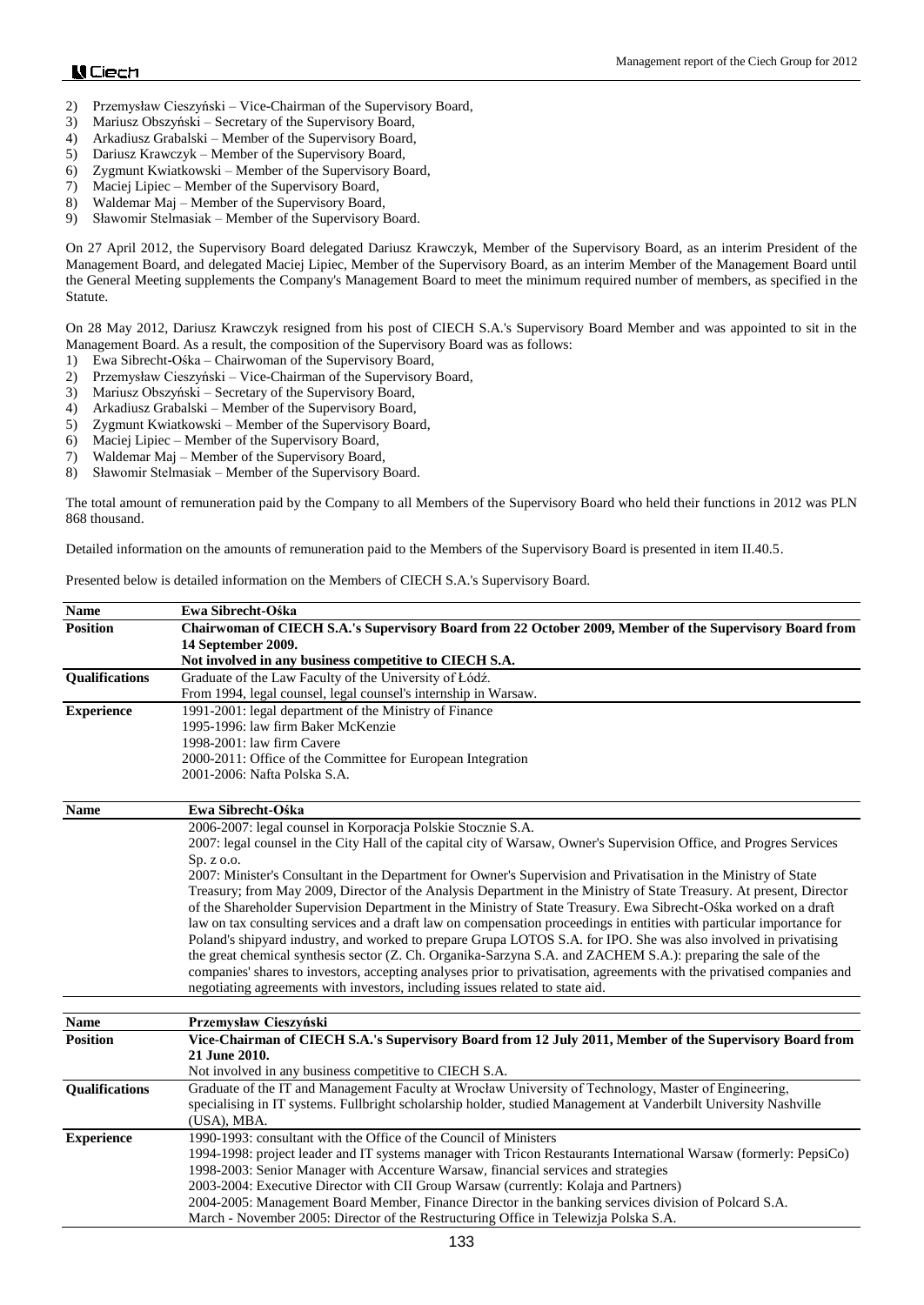|                       | From December 2005: partner with Raitaro Consulting, provider of comprehensive management consulting services.                                                                                                                                                                                                                                                                                                                                                                                                                                                                                                                                                                                                                                                                                                                                                                                                                                                                                                                                                                                                                                                 |
|-----------------------|----------------------------------------------------------------------------------------------------------------------------------------------------------------------------------------------------------------------------------------------------------------------------------------------------------------------------------------------------------------------------------------------------------------------------------------------------------------------------------------------------------------------------------------------------------------------------------------------------------------------------------------------------------------------------------------------------------------------------------------------------------------------------------------------------------------------------------------------------------------------------------------------------------------------------------------------------------------------------------------------------------------------------------------------------------------------------------------------------------------------------------------------------------------|
|                       |                                                                                                                                                                                                                                                                                                                                                                                                                                                                                                                                                                                                                                                                                                                                                                                                                                                                                                                                                                                                                                                                                                                                                                |
| <b>Name</b>           | Arkadiusz Grabalski                                                                                                                                                                                                                                                                                                                                                                                                                                                                                                                                                                                                                                                                                                                                                                                                                                                                                                                                                                                                                                                                                                                                            |
| <b>Position</b>       | Member of CIECH S.A.'s Supervisory Board from 21 June 2010. Not involved in any                                                                                                                                                                                                                                                                                                                                                                                                                                                                                                                                                                                                                                                                                                                                                                                                                                                                                                                                                                                                                                                                                |
|                       | business competitive to CIECH S.A.                                                                                                                                                                                                                                                                                                                                                                                                                                                                                                                                                                                                                                                                                                                                                                                                                                                                                                                                                                                                                                                                                                                             |
| <b>Oualifications</b> | Graduate of the University of Warsaw, Faculty of Law and Administration. As of 1998, registered on the list of legal<br>counsels with the Warsaw Bar Association.                                                                                                                                                                                                                                                                                                                                                                                                                                                                                                                                                                                                                                                                                                                                                                                                                                                                                                                                                                                              |
| <b>Experience</b>     | 1995-1996: legal department of the Ministry of Ownership Transformation. Between 1996 and 1998, Creditanstalt SC<br>G Fund Management S.A., a company managing NFI Hetman S.A. Between 1998 and 2005, White & Case, W.<br>Daniłowicz, W. Jurcewicz Kancelaria Prawnicza Sp.k. As of 2005, partner with Stolarek & Grabalski Kancelaria<br>Prawnicza Sp.k.<br>Arkadiusz Grabalski specialises in the capital markets law, M&A and private equity transactions. He has spent most of<br>his career dealing with restructuring processes, bankruptcy law, state aid and court disputes. He was involved in the<br>process of preparing companies for privatisation and selling shares of the privatised companies to investors. He was<br>actively involved in the mergers of a number of banks and companies, including public companies. He provided advice<br>to companies during their IPOs and later issues, including the issues of convertible bonds. He participated in<br>establishing one of the first securitisation funds. He represented entrepreneurs in restructuring processes, obtaining<br>funding for investments and in major court disputes. |
| <b>Name</b>           | Zygmunt Kwiatkowski                                                                                                                                                                                                                                                                                                                                                                                                                                                                                                                                                                                                                                                                                                                                                                                                                                                                                                                                                                                                                                                                                                                                            |
| <b>Position</b>       | Member of CIECH S.A.'s Supervisory Board. Not involved in any business competitive to CIECH S.A.                                                                                                                                                                                                                                                                                                                                                                                                                                                                                                                                                                                                                                                                                                                                                                                                                                                                                                                                                                                                                                                               |
| <b>Oualifications</b> | Graduate of Maria Curie-Skłodowska University in Lublin, Faculty of Mathematics, Physics and Chemistry (1979).                                                                                                                                                                                                                                                                                                                                                                                                                                                                                                                                                                                                                                                                                                                                                                                                                                                                                                                                                                                                                                                 |
|                       | Postgraduate programme for bank managers at the Faculty of Economics of the University of Warsaw (1997). Doctoral                                                                                                                                                                                                                                                                                                                                                                                                                                                                                                                                                                                                                                                                                                                                                                                                                                                                                                                                                                                                                                              |
|                       | programme at the Faculty of Organisation and Management of the University of Warsaw. Doctorate Major in Business                                                                                                                                                                                                                                                                                                                                                                                                                                                                                                                                                                                                                                                                                                                                                                                                                                                                                                                                                                                                                                               |

financial instruments and stock exchange.

Administration at the University of North-West Columbia (2004). Training courses in financial analysis, management,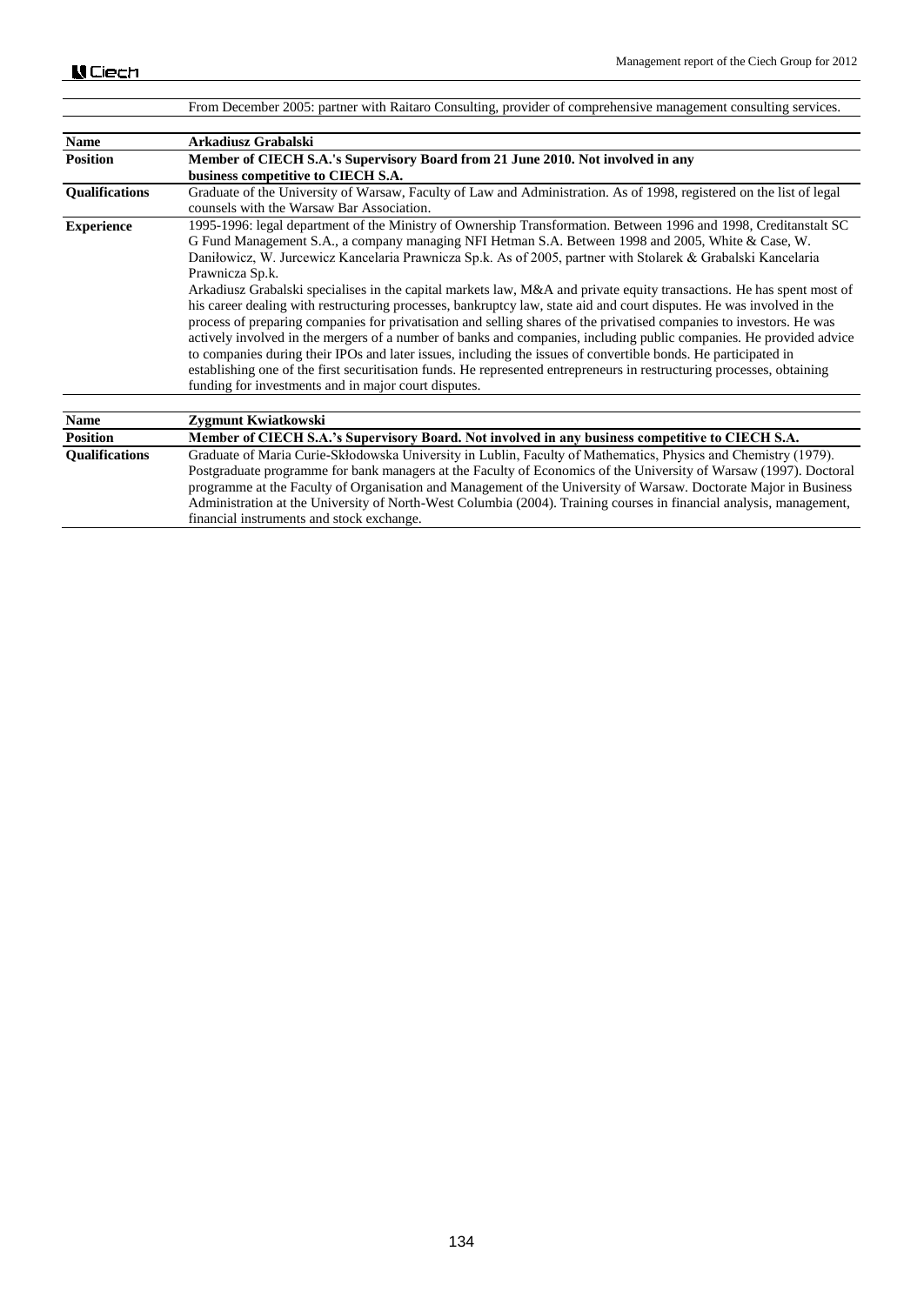| <b>Name</b>           | Zygmunt Kwiatkowski                                                                                                                                                                                                                                                                                                                                                                                                                                                                                                                                                                                                                                                                                                                                                                                                                                                                                                                                                                                                                                                                                                                                                                                                                                                                                                                                                                                                                                                                                                                                                                                     |
|-----------------------|---------------------------------------------------------------------------------------------------------------------------------------------------------------------------------------------------------------------------------------------------------------------------------------------------------------------------------------------------------------------------------------------------------------------------------------------------------------------------------------------------------------------------------------------------------------------------------------------------------------------------------------------------------------------------------------------------------------------------------------------------------------------------------------------------------------------------------------------------------------------------------------------------------------------------------------------------------------------------------------------------------------------------------------------------------------------------------------------------------------------------------------------------------------------------------------------------------------------------------------------------------------------------------------------------------------------------------------------------------------------------------------------------------------------------------------------------------------------------------------------------------------------------------------------------------------------------------------------------------|
| <b>Experience</b>     | Between 2002 and 2006, President of the Management Board of Z.A. Puławy. Between 2012 and 2011, President of<br>the Management Board of Wiko Company S.A. At present, Vice-President of the Management Board of Kruszywa<br>Niemce S.A., operates under the business name Cooperation and Global Consulting Zygmunt Kwiatkowski.<br>Supervisory board member of Z.A. Puławy (2001-2002), Z.Ch. Police S.A. (2010) and F.S. Holding in Lublin. At<br>present, Vice-Chairman of the Supervisory Board of Z.A.O. A.F.K. in Kemerovo (Russian Federation), development<br>of a wood processing combine, member of the Supervisory Board of P.P.M.B. Niemce S.A.                                                                                                                                                                                                                                                                                                                                                                                                                                                                                                                                                                                                                                                                                                                                                                                                                                                                                                                                             |
| <b>Name</b>           |                                                                                                                                                                                                                                                                                                                                                                                                                                                                                                                                                                                                                                                                                                                                                                                                                                                                                                                                                                                                                                                                                                                                                                                                                                                                                                                                                                                                                                                                                                                                                                                                         |
| <b>Position</b>       | <b>Maciej Lipiec</b><br>Member of CIECH S.A.'s Supervisory Board from 26 April 2012.                                                                                                                                                                                                                                                                                                                                                                                                                                                                                                                                                                                                                                                                                                                                                                                                                                                                                                                                                                                                                                                                                                                                                                                                                                                                                                                                                                                                                                                                                                                    |
|                       | Not involved in any business competitive to CIECH S.A.                                                                                                                                                                                                                                                                                                                                                                                                                                                                                                                                                                                                                                                                                                                                                                                                                                                                                                                                                                                                                                                                                                                                                                                                                                                                                                                                                                                                                                                                                                                                                  |
| Qualifications        | Graduate of Krakow University of Economics (2000), Małopolska School of Public Administration/University of<br>Copenhagen, Master of Public Administration (MPA), scholarship holder at the School of Business in Stockholm.                                                                                                                                                                                                                                                                                                                                                                                                                                                                                                                                                                                                                                                                                                                                                                                                                                                                                                                                                                                                                                                                                                                                                                                                                                                                                                                                                                            |
| <b>Experience</b>     | Between 2000 and 2002, worked for Commercial Union Financial Services and PTE Otwarty Fundusz Emerytalny<br>BPH CU WBK. Between 2002 and 2003, employed with the Ministry of Economy, Labour and Social Policy in ESF<br>Department. Between 2003 and 2004, adviser to the Vice-Chairman of the Council of Ministers and the Minister of<br>Economy and Labour in the Ministry of Economy and Labour. Between 2004 and 2005, director of the Secretariat of<br>the Vice-Chairman of the Council of Ministers in the Office of the Chairman of the Council of Ministers. Between<br>2005 and 2011, employed with Agencja Rozwoju Przemysłu S.A. At present, President of the Management Board of<br>Operator ARP Sp. z o.o. Holder of the certificates Project Manager PRINCE2 and Risk Manager.<br>Held posts in the supervisory boards of Krakowskie Zakłady Garbarskie S.A. (2005-2006), Operator ARP Sp. z o.o.<br>$(2007-2011)$ and ZE. Elsen S.A. (from 2011).                                                                                                                                                                                                                                                                                                                                                                                                                                                                                                                                                                                                                                     |
| <b>Name</b>           | Waldemar Maj                                                                                                                                                                                                                                                                                                                                                                                                                                                                                                                                                                                                                                                                                                                                                                                                                                                                                                                                                                                                                                                                                                                                                                                                                                                                                                                                                                                                                                                                                                                                                                                            |
| <b>Position</b>       | Member of CIECH S.A.'s Supervisory Board from 21 June 2010. Not involved in<br>any business competitive to CIECH S.A.                                                                                                                                                                                                                                                                                                                                                                                                                                                                                                                                                                                                                                                                                                                                                                                                                                                                                                                                                                                                                                                                                                                                                                                                                                                                                                                                                                                                                                                                                   |
| Qualifications        | Graduate of the Faculty of Technical Physics and Applied Mathematics of the Warsaw University of Technology<br>(1980). Doctoral degree in the Institute of Physics of the Polish Academy of Sciences and MBA degree at Harvard<br>Business School in the USA (1996).                                                                                                                                                                                                                                                                                                                                                                                                                                                                                                                                                                                                                                                                                                                                                                                                                                                                                                                                                                                                                                                                                                                                                                                                                                                                                                                                    |
| Experience            | Founder and partner of Metropolitan Capital Solutions Sp. z o.o. SKA, a company providing strategic and corporate<br>finance consulting services (from April 2009). Member of the Supervisory Board of PZU S.A. (from December<br>2009), chairman of the IPO Committee (until May 2010). From September 2007 to June 2008, Vice-President of the<br>Management Board for finance in PKN Orlen S.A., responsible for the finance department and investor relations;<br>Management Board Member in AB Mazeikiu Nafta and chairman of the Audit Committee of the Supervisory Board<br>of Unipetrol a.s. From April 2005 to August 2007, Vice-President of the Management Board of Bank BGZ S.A.<br>(recommendation from Rabobank), responsible for corporate banking and treasury. From July 2002 to March 2005,<br>Member and Vice-President of the Management Board of DZ Bank Polska S.A. Between 2000 and 2002, senior<br>associate with McKinsey & Company in Warsaw, a US strategic consulting company. Between 1996 and 2000,<br>senior investment officer with International Finance Corporation (World Bank) in Washington. Between 1991 and<br>1994, adviser to the finance minister and chairman of the Finance System Development Foundation; chairman of the<br>Supervisory Board of Bank Gdański S.A. (1993-1994). Between 1981 and 1991, assistant and associate professor at<br>the Institute of Physics of the Polish Academy of Sciences; postdoctoral fellow in Kamerlingh Onnes Lab in Leiden,<br>the Netherlands. Awarded with the Officer's Cross of the Order of Polonia Restituta. |
| Name                  | <b>Mariusz Obszyński</b>                                                                                                                                                                                                                                                                                                                                                                                                                                                                                                                                                                                                                                                                                                                                                                                                                                                                                                                                                                                                                                                                                                                                                                                                                                                                                                                                                                                                                                                                                                                                                                                |
| <b>Position</b>       | Member of CIECH S.A.'s Supervisory Board from 19 January 2012.<br>Not involved in any business competitive to CIECH S.A.                                                                                                                                                                                                                                                                                                                                                                                                                                                                                                                                                                                                                                                                                                                                                                                                                                                                                                                                                                                                                                                                                                                                                                                                                                                                                                                                                                                                                                                                                |
| <b>Qualifications</b> | Graduate of Maria Curie-Skłodowska University in Lublin, Faculty of Economy.                                                                                                                                                                                                                                                                                                                                                                                                                                                                                                                                                                                                                                                                                                                                                                                                                                                                                                                                                                                                                                                                                                                                                                                                                                                                                                                                                                                                                                                                                                                            |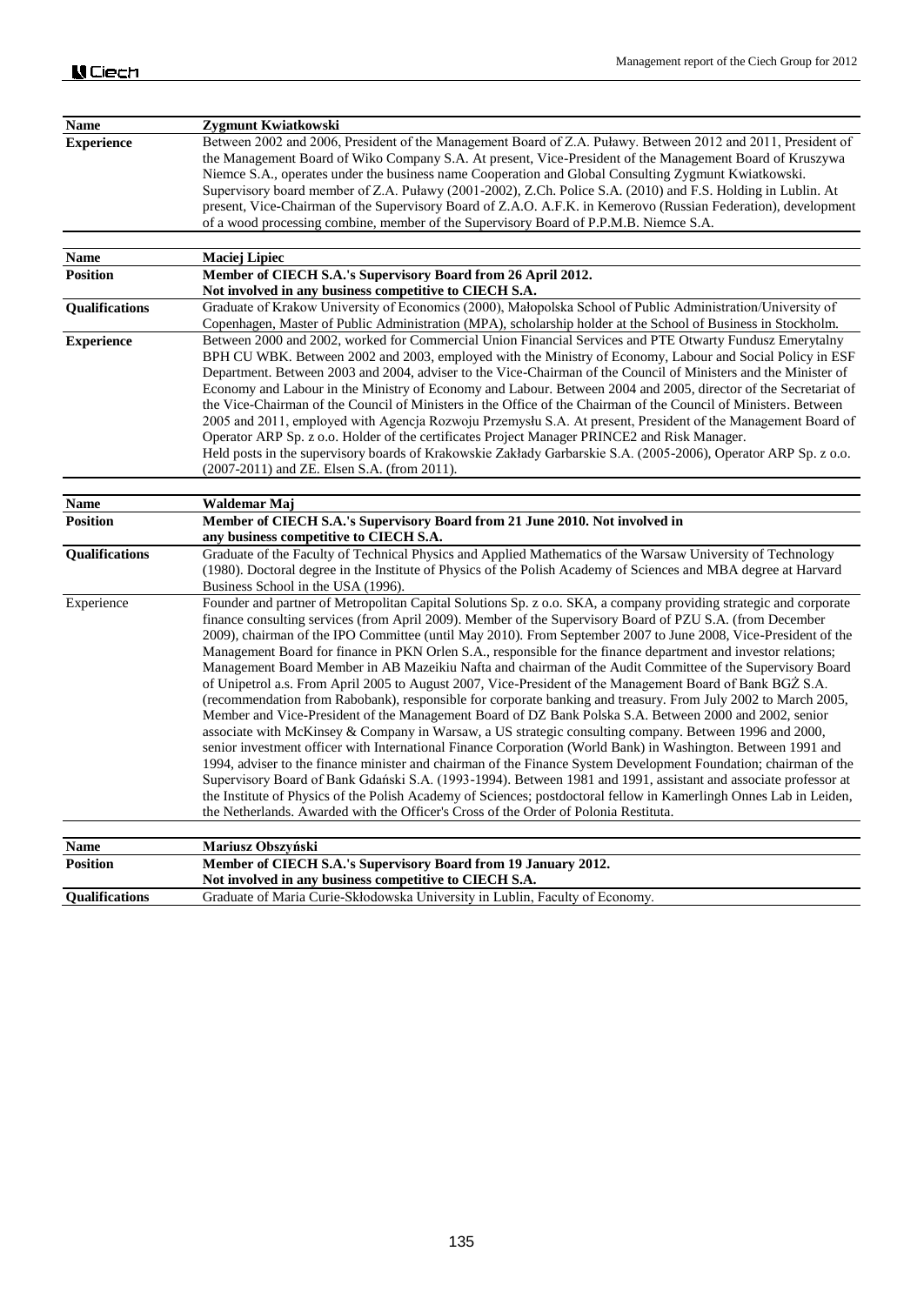| Name                  | Mariusz Obszyński                                                                                                                                                                                                                                                                                                                                                                                                                                                                                                                                                                                                                                                                                                                                                                                                                                                                                                                                                                       |
|-----------------------|-----------------------------------------------------------------------------------------------------------------------------------------------------------------------------------------------------------------------------------------------------------------------------------------------------------------------------------------------------------------------------------------------------------------------------------------------------------------------------------------------------------------------------------------------------------------------------------------------------------------------------------------------------------------------------------------------------------------------------------------------------------------------------------------------------------------------------------------------------------------------------------------------------------------------------------------------------------------------------------------|
| <b>Experience</b>     | Adviser to the management board of PGNiG S.A., director of the mergers and acquisitions department in Agencia<br>Rozwoju Przemysłu S.A., director of the department for shareholder supervision in Nafta Polska S.A. and Director<br>of the Equity Department in PGE Energia Jadrowa S.A. and PGE EJ1 Sp. z o.o. Member of the supervisory boards<br>of the following entities: Rafineria Czechowice S.A., with its registered office in Czechowice-Dziedzice, Zakłady<br>Chemiczne Police S.A., with its registered office in Police, Zakłady Azotowe w Tarnowie-Mościcach S.A., with its<br>registered office in, Tarnów, Grupa LOTOS S.A., with its registered office in Gdańsk, and Przedsiębiorstwo<br>Eksploatacji Rurociagów Naftowych Przyjaźń S.A. In 2012, member of the Management Board of<br>Przedsiębiorstwo Eksploatacji Rurociągów Naftowych Przyjaźń S.A., responsible for investments.                                                                                |
| <b>Name</b>           | <b>Slawomir Stelmasiak</b>                                                                                                                                                                                                                                                                                                                                                                                                                                                                                                                                                                                                                                                                                                                                                                                                                                                                                                                                                              |
| <b>Position</b>       | Member of CIECH S.A.'s Supervisory Board from 14 September 2009. Not<br>involved in any business competitive to CIECH S.A.                                                                                                                                                                                                                                                                                                                                                                                                                                                                                                                                                                                                                                                                                                                                                                                                                                                              |
| <b>Oualifications</b> | Graduate of the Faculty of Chemistry at Adam Mickiewicz University. Postgraduate programme in mediation and<br>negotiations (Poznań School of Social Sciences), internal audit (Poznań School of Trade and Accounting) and<br>doctoral programme at the Management Faculty of Poznań University of Economics. In 1997, he passed an exam<br>for applicants for the post of supervisory board members in companies owned by the State Treasury.                                                                                                                                                                                                                                                                                                                                                                                                                                                                                                                                          |
| <b>Experience</b>     | From 2003, member of the Supervisory Board of MPK Poznań Sp. z o.o. He participated in a number of training<br>courses, apprenticeships and conferences on environmental protection, investment financing in environmental<br>protection, the energy market and renewable energy sources. From 1988, he was a sole entrepreneur as well as a<br>partner and shareholder in commercial law companies. Took part in investment projects as a member of managerial<br>and supervisory bodies in commerce, real estate, mining and chemical industries.<br>From 1998, member of the governing bodies of Wielkopolska Commerce and Services Association. Member of the<br>Finance Council, adviser to the rector of Poznań Trade and Commerce College. Between 2008 and 2010, GK Enea,<br>renewable energy sources adviser to the Management Board, currently President of the Management Board of<br>BHU S.A. (Enea Group). At present, President of Stomil-Poznań S.A.'s Management Board. |

### **Committees of CIECH S.A.'s Supervisory Board**

The following Committees operate as part of the Supervisory Board of CIECH S.A.: Audit Committee of the Supervisory Board of CIECH S.A. and Remuneration Committee of the Supervisory Board of CIECH S.A.

#### **Audit Committee**

The Audit Committee of the Supervisory Board of CIECH S.A. was appointed by way of Resolution no. 57/IV/2005 of 16 February 2005.

Pursuant to the Audit Committee's Regulations, its tasks include:

- 1) monitoring financial reporting,
- 2) monitoring the efficiency of the internal control system,
- 3) monitoring the efficiency of the internal auditing system,
- 4) monitoring the efficiency of the risk management system,
- 5) monitoring financial revision,
- 6) monitoring the autonomy of the statutory auditor and the entity authorised to audit the Company's financial statements.

The Audit Committee of the Supervisory Board of CIECH S.A. submits annual reports on its activity, which constitute a part of the Report of the Supervisory Board of CIECH S.A., presented to the Shareholders during the Ordinary General Meeting of CIECH S.A.

As of 1 January 2012, the Audit Committee of the Supervisory Board of CIECH S.A. was composed of:

- 1) Waldemar Maj Chairman,
- 2) Przemysław Cieszyński,
- 3) Krzysztof Salwach,
- 4) Sławomir Stelmasiak.

On 19 January 2012, Krzysztof Salwach was dismissed from CIECH S.A.'s Supervisory Board.

On 8 February 2012, by way of Resolution No. 32/VII/2012, CIECH S.A.'s Supervisory Board appointed Mariusz Obszyński to be a member of the Audit Committee

As a result, as of 8 February 2012, the Audit Committee of CIECH S.A.'s Supervisory Board was composed of:

- 1) Waldemar Maj Chairman,
- 2) Przemysław Cieszyński,
- 3) Mariusz Obszyński,
- 4) Sławomir Stelmasiak.

#### **Remuneration Committee of CIECH S.A.'s Supervisory Board**

The Remuneration Committee was appointed by way of Resolution no. 66/IV/2005 of CIECH S.A.'s Supervisory Board. According to the Regulations of the Remuneration Committee, the main task of the Committee is to advise the Supervisory Board on issues related to defining the remuneration rules and amounts for the Members of the Management Board of CIECH S.A.

The Committee's tasks include in particular:

1) presenting to the Supervisory Board a proposal concerning the rules for remunerating the Members of the Management Board of CIECH S.A., which should take into account all forms of remuneration, in particular: base remuneration, performance-based reward system,